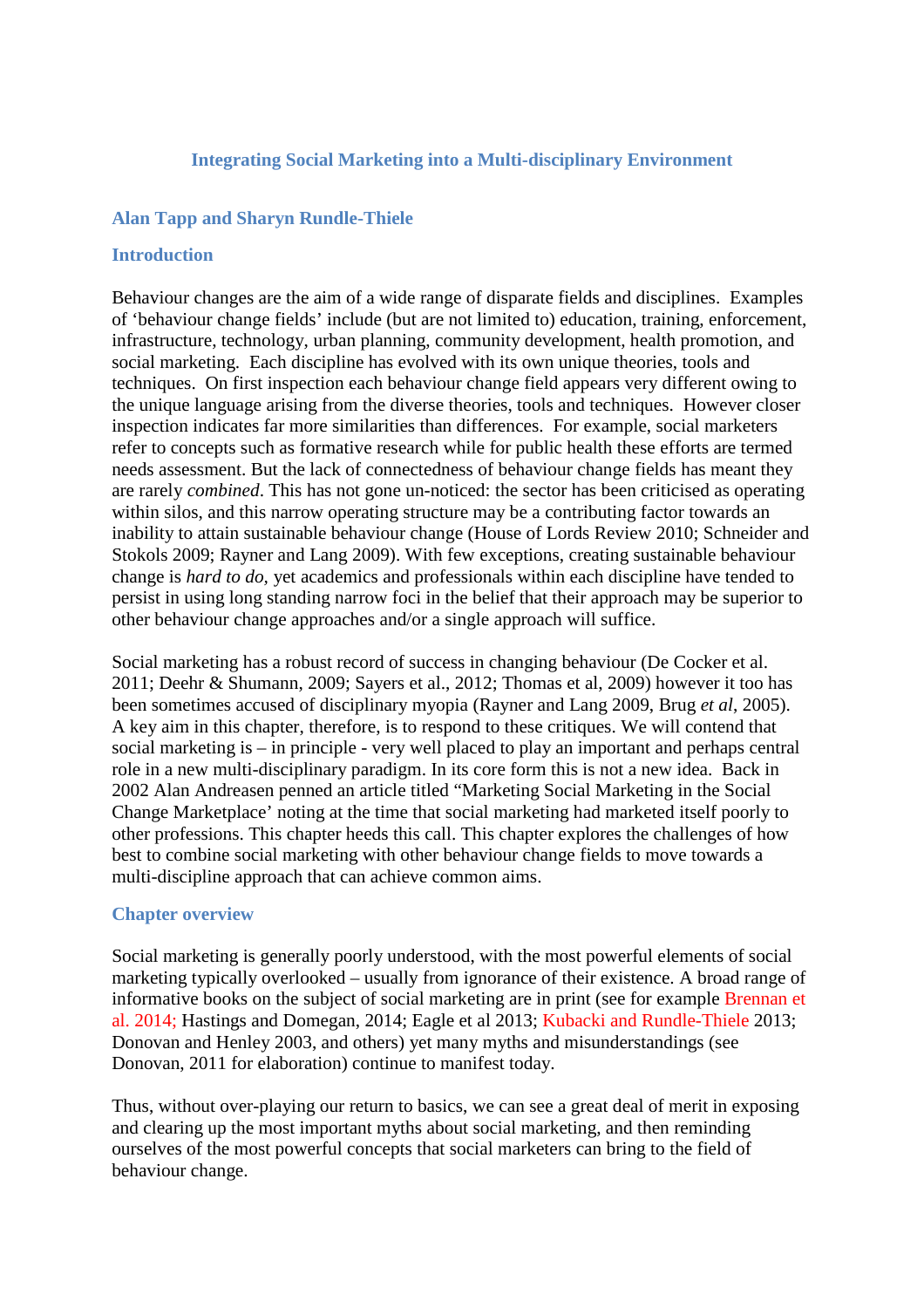Secondly, we know that many social change academics express concern at the use of market forces to change behaviours. Some of these critiques include social marketing in their sights – and may have some merit. We look forward to discussing and responding to these. Other criticisms however tend to arise from misunderstandings of what social marketing is - we'll try and tackle these. In general we want to use these debates as an opportunity to explain our field in more depth.

Our final chapter aim is perhaps our most important. We want to look to the future and examine the potential role of social marketing in an integrated multi-discipline environment. Hence we end the chapter by proposing an applied model for behaviour change interventions that *positions social marketing alongside other fields* in such a way as to make clear its *distinctive contribution* to integrated behaviour change.

But let's start at the beginning by clearing up some of the confusion that tends to accompany social marketing.

# **Social marketing's 'mythunderstandings'**

Social marketing suffers from a series of myths and misunderstandings (Donovan 2011). We examine the most important of these now.

### *Social marketing = Social media*

Googling the term 'social marketing' returns many hits that relate to social media agencies selling commercial marketing services (campaigns using Twitter, Facebook, and so on). However, with the exception of the use of social media as *media options* within social marketing programmes, there is in fact no link between *social marketing* as it was originally coined in 1969 (twenty five years before the internet became generally available!) and *social media*. In seeking a resolution, some social marketers favour renaming the field "marketing for behaviour change" to restore clarity. We do not necessarily subscribe to such calls, but we recognise the problems caused.

### *The SPLAT effect*

As Directors of social marketing centres we have got used to being approached by clients wanting help with '*Some Posters, Leaflets, Ads and Things like that'*. Our colleague Sara Bird of the Bristol Social Marketing Centre jokingly dubbed this the 'SPLAT' effect of social marketing. These perceptions - that social marketing equals advertising - stem from the tendency of many communications programs to be (often wrongly) labelled as 'social marketing' (examples include Gebel et al. 2011; Heinrich et al. 2012; Henao et al. 2006; Maddock et al. 2008; Peterson et al, 2005; Peterson et al, 2008; Reger-Nash et al. 2008). In fact social marketing, reflecting commercial marketing, consists of far more than communications, important though the latter can be in influencing behaviour. Social marketing is a philosophy, a mentality, that places the citizen and their motives at the heart of the intervention or idea. More tangibly, social marketing is a comprehensive *strategic process* that begins by understanding the citizen and then continues by creating and delivering an offering of some sort (typically via a product or service) that is valued by the citizen, which in turn delivers behaviour change. Communications tend to follow from these components – and have many uses, including serving to make the citizen aware of an offering or as an important reminder to maintain or continue a desired behaviour. To conclude, communications on their own are very rarely sufficient to compete with commercial market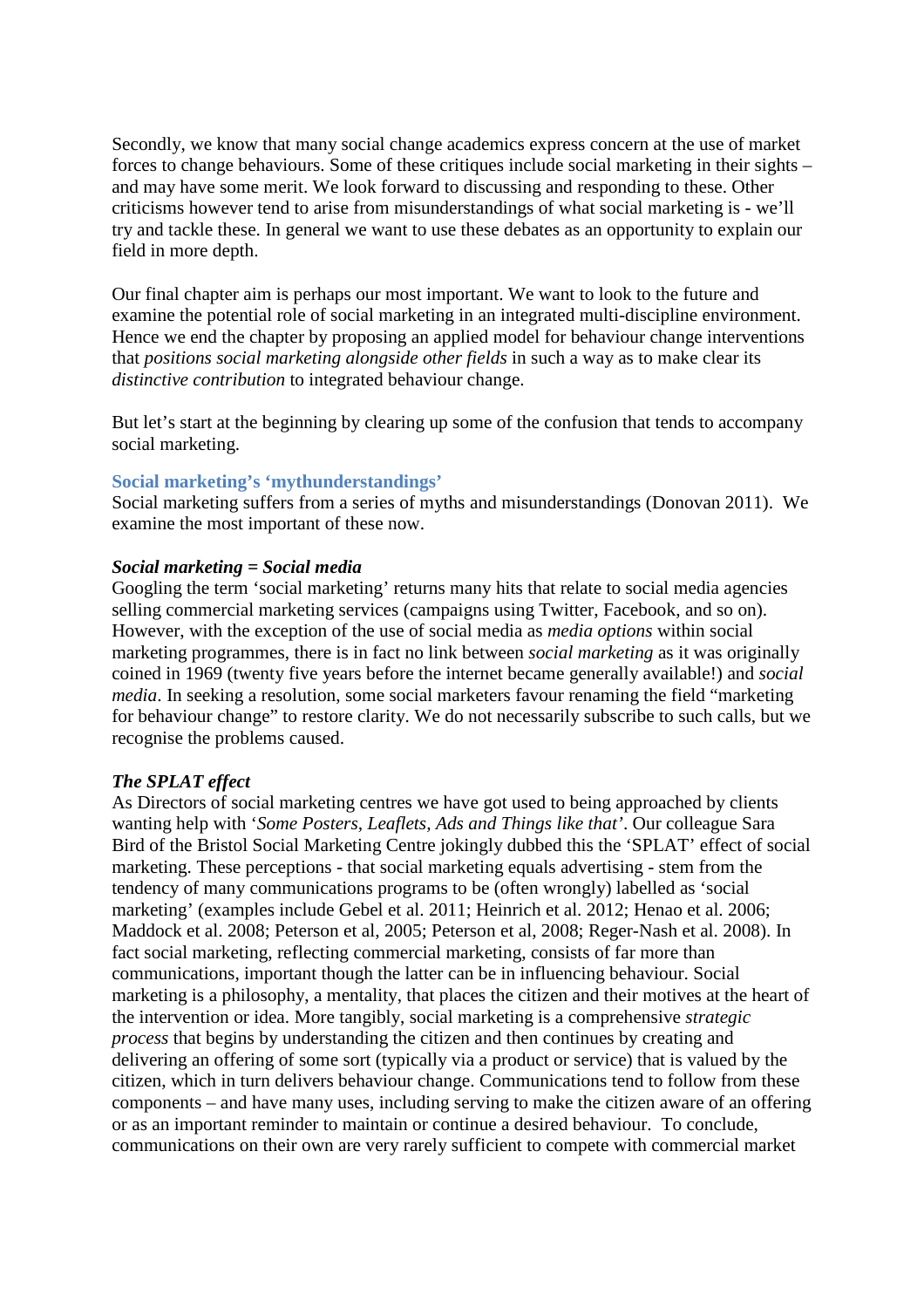offerings: valued alternatives are needed for behaviour change. We explain this in more detail later.

# *Social marketing is tactical not strategic*

Non marketers tend to make sense of social marketing through some of its most visible components - the tactical tools and techniques used - incentive schemes, communication campaigns, members clubs, etc. The conclusion is erroneously drawn that this is the sum total of social marketing. The iceberg analogy (the substance lies below the sea) holds here – as we will see a little later when we review the major concepts used by social marketers.

# *Social marketing relies on cognitive 'rational man' models*

Consistent with its commercial counterpart, social marketing extends far beyond rational information appeals. Social marketers do many things: they create culture changes at population level, they work with communities, they alter environments, they place products and services in convenient locations, they can create and break habits, they work on social norms, and so we go. Indeed, the idea that marketers rely on 'rational man' approaches is simply false. Marketers' awareness of and use of 'automatic' processing stretches back, in some cases, hundreds of years. The use of 'opt-out' clubs by mail order firms (first used in the 1880s by Sears Roebuck), eye-level shelving in stores (at least back to the 1920s and probably before), 'reciprocity' deals between business people (Victorian times)... all these and more are part and parcel of commercial marketing, and, more recently, social marketing. Noting the recent attention paid to behavioural economics, social marketers could be forgiven for feeling somewhat sardonic about the latter field's claims to have invented techniques that address automatic processing!

### *Social marketing equals the 4Ps*

Lastly, you will probably have heard of the 4Ps of social marketing: product, price, place and promotion (see Andreasen, 2002 who outlines six key social marketing benchmarks). Whilst commonly discussed in both commercial and social marketing textbooks, in practice the 4Ps are often labels that post-rationalise an intervention as being inspired by social marketing when in fact it was nothing of the kind. "*You're offering a training course for behaviour X! That training course is the 'product'! So you're doing social marketing!"* Too often campaigns labelled as social marketing fail to extend beyond communication. A key issue of concern is these campaigns then proceed to label themselves as having a full marketing mix. For example, a communications only campaign may claim the product is the benefit offered to the citizen rather than a true product or service that delivers a tangible bundle of benefits and value that the citizen would willingly exchange time and/or money for. To illustrate a product or service we consider the *GO Men's Health* program (see Burton et al.2009) *GO Men's Health* aimed to encourage men to take better care of their health and to make greater use of available health services. *GO Men's Health* offered a wide variety of activities designed to support and enable equal and convenient access to lifestyle and general health services. Selected services offered included one-to-one personal consultation with male lifestyle advisors or health trainers, and participation in men-only health groups. The 4Ps do have their uses, but we find this 'labelling' effect can be unhelpful for serious discussions about the contribution of social marketing, and so we largely avoid their use here.

Having explained what social marketing is not, we now move to what we regard as its key concepts.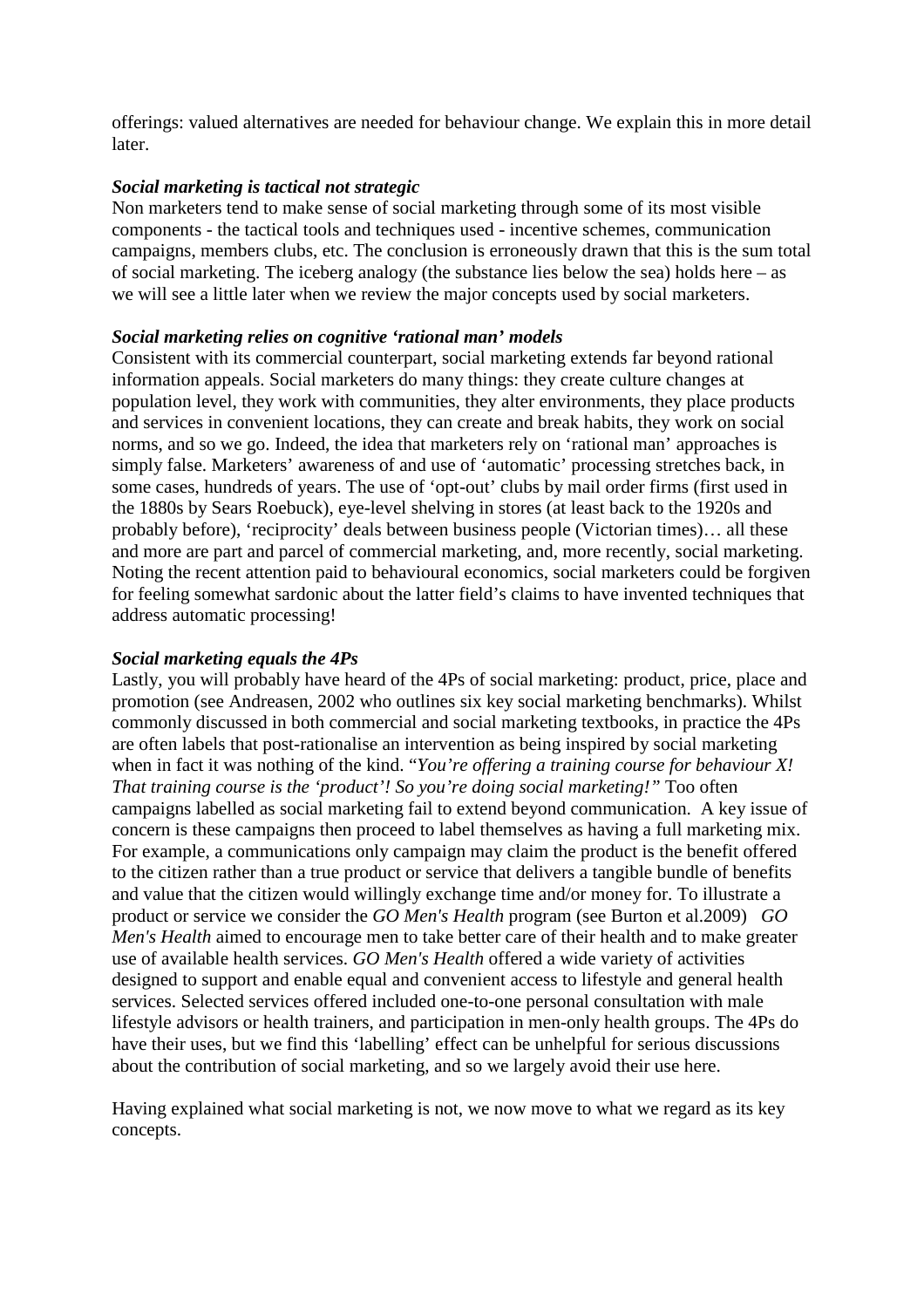### **What is social marketing?**

This famous quote from Peter Drucker remains unsurpassed in getting to the heart of the power of marketing (Doyle and Stern 2006):

*"Marketing is so basic that it cannot be considered a separate function. It is the whole business seen from the point of view of its final result, that is, from the customer's point of view… Business success is not determined by the producer but by the customer."*

This philosophy was operationalized by marketing academics through the development of 'market orientation' – an organisational ethos that places the 'needs of the market' at the head of the priorities of a firm, and assumes that marketing is a concern for all departments, not just the marketing department. Market orientation is an approach to business that influences and informs every activity of the business or organisation. A market orientation centres the citizen at the heart of strategy and implementation. Rather than 'selling what we make', marketers ask which product would our customers value or like us to offer. Successful commercial marketing firms are *market oriented:* research clearly indicates that market oriented firms outperform firms who are more internally focussed (Narver & Slater, 1990).

Now, a full debate for translating the concept of market orientation into the world of behaviour change may take more space than we have here; but we raise the idea because market orientation offers a key for social marketers to *strategically connect with other fields* in providing integrated behaviour change solutions focused on the citizen and their needs.

In addition to audience oriented thinking marketers are *competitively minded*. In the case of commercial marketing, marketers seek to win market share, or in other words beat the competition. It is this thinking that distinguishes marketing from other behaviour change disciplines. In directly recognising and addressing *behavioural competition*, social marketers compete for the citizen's time and attention through their strategies (Andreasen 2002). According to Hastings (2003), social marketing needs to offer *''unique and meaningful benefits''* (p.307) that provide better value than the competing behaviours.

In sum, social marketers create alternatives to avoid the current behaviour by matching external opportunities-for-change with internal motivations, needs and wants. These alternatives are offered to the citizen on the assumption that there is discretion (choice) on acceptance or rejection of the offer. Therefore the onus is on the marketer to ensure the offer is as attractive as possible.

In addition to these over-arching concepts, social marketers borrow a set of key principles, tools and techniques from commercial marketing.

# *Principles*

### **Exchange**

A key aim of social marketing is often to develop mutually beneficial exchanges for citizens. Exchange can be difficult to achieve when the desired behaviour is to decrease or to stop a pre-existing behaviour. Understanding what the alternatives are to the desired behaviour can provide insight into what would represent a valuable exchange to the target audience. Similar to commercial marketing, social marketers must know the behaviours that are competing with the behavioural aim of an intervention.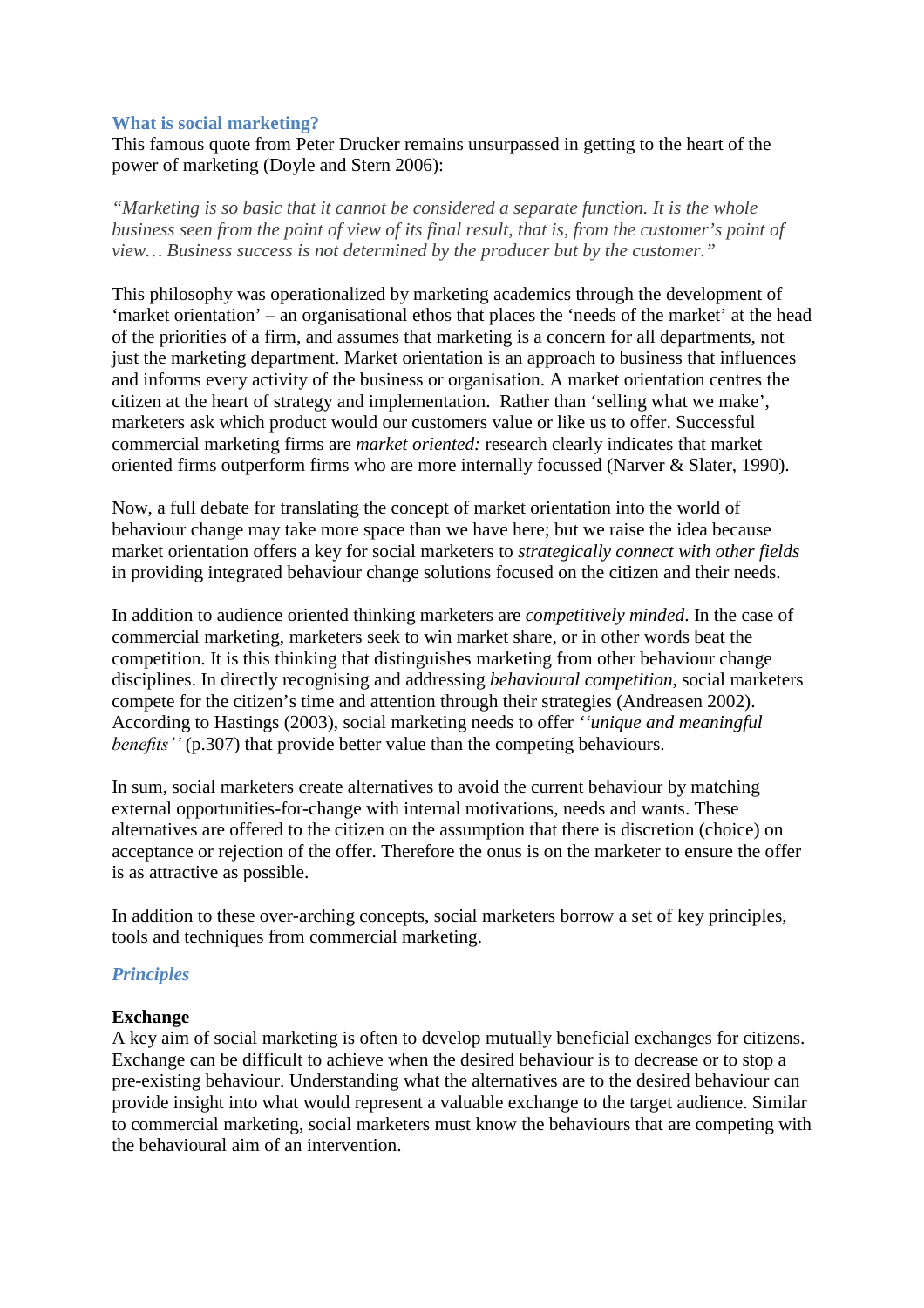Clear examples of exchange exist in social marketing. For example, in the *10,000 Steps Ghent* intervention (see De Cocker et al., 2011) pedometers were sold to the public for \$20 to increase the community's levels of physical activity. *Canada on the Move* employed a similar strategy partnering with Kellogg's Canada who placed pedometers inside cereal boxes (see Craig et al. 2007). Consumers had to purchase Kellogg's cereals to access pedometers. In the *Cycling Connecting Communities* intervention members of the public were offered community bike rides (organised bicycle events) and free bike hire (outlined in Rissel et al. 2010). A final example of exchange is the *Fit & Fab* campaign who offered dance and gym sessions free for the first six weeks and from then the cost was £1 (see Withall et al. 2011).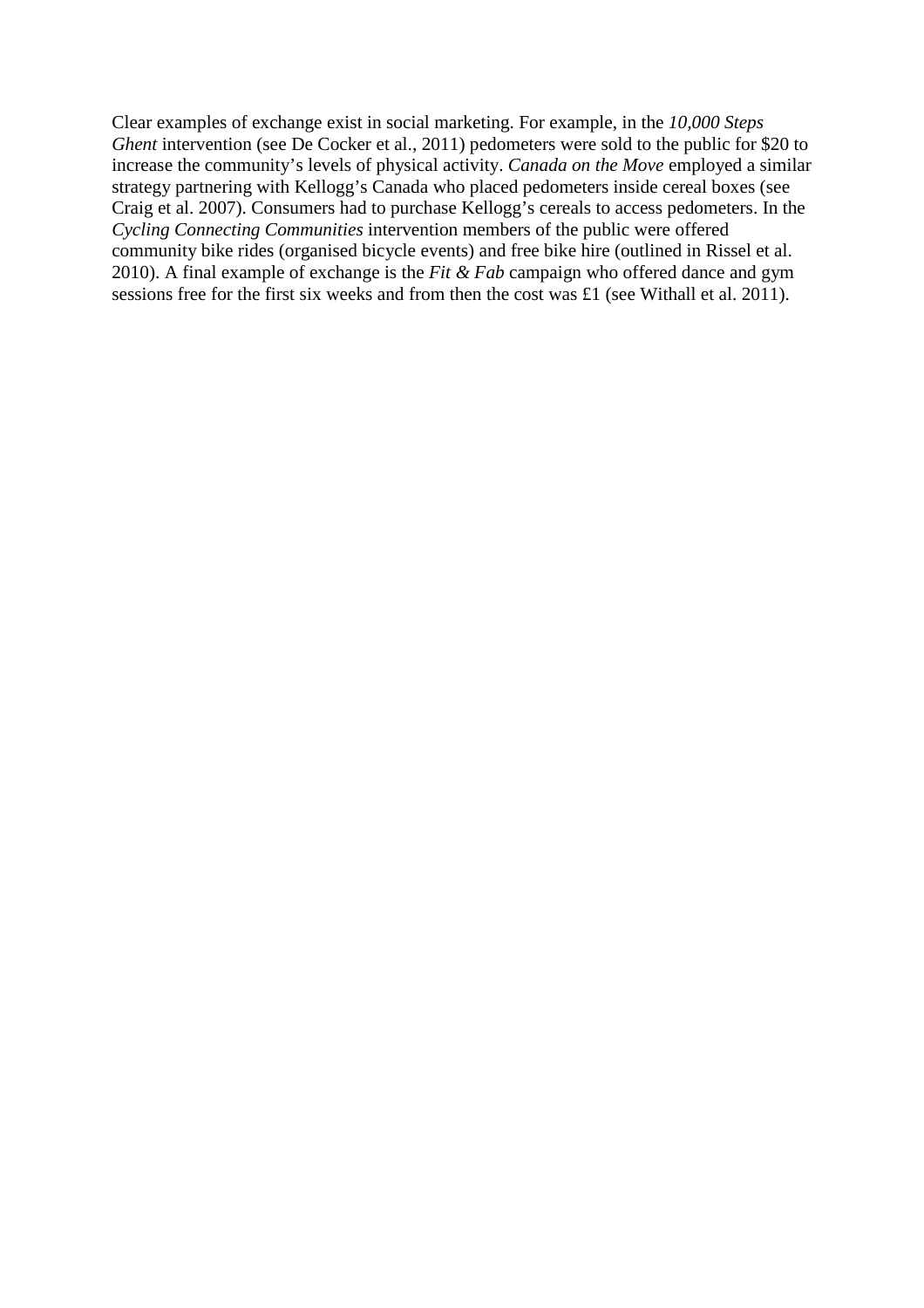# *Comparing social marketing with education and law*

Comparing marketing to education and law is our first step in illustrating the distinctive contribution – in theory- of social marketing to behaviour change. The work of Rothschild (1999) underpins the following explanation.

Let's use the example of the need to reduce obesity in many countries to illustrate how education, marketing and law might be deployed to change behaviour. An educator assumes that people will make their decisions about cutting down on high density foods and doing more exercise on the basis of being fully informed about the health benefits of doing so. The implicit assumption underpinning the use of education is that motivation to comply is already strong and it is merely a lack of information or understanding that prevents the behavior being adopted.

The marketer will create an 'offer' (for example see [https://www.12wbt.com\)](https://www.12wbt.com/) that invites people to join a programme that includes social contact and peer support, regular and controlled monitoring and feedback, cooking and activity classes, and a 'points based' food programme that sets limits on energy intake. The use of marketing assumes that the existing levels of motivation are insufficient to generate changes in behavior without an external boost.

A law based response to obesity would focus on regulation of the food industry. Pressure is increasing for food regulators to administer a series of steps such as forcing manufacturers to reduce sugar/salt content of processed food, banning soft drink vending machines from vulnerable areas such as schools, implementing a 'traffic light' system of prominent health warnings for consumers, and so on. As Rothschild (1999) put it '*law will be appropriate when the preexisting self-interest of the target cannot be overcome with additional rewards through exchange, when rewarding is inconsistent with societal goals, or when the rights of the target are believed to be irrelevant'.*

What are the implications? Education and marketing offer free choice and accept that if people don't adopt the pro-social behavior then society will pick up the costs of these choices. The regulatory option on the other hand attempts to use force to achieve the desired aim. The option of law is typically chosen when the costs to society are too high to allow 'free' choice.



# **Figure 1: The education/law continuum**

In many ways, therefore, marketing adopts a middle ground position between education and law (and Rothschild's (1999) paper discusses this in considerable detail). The choice of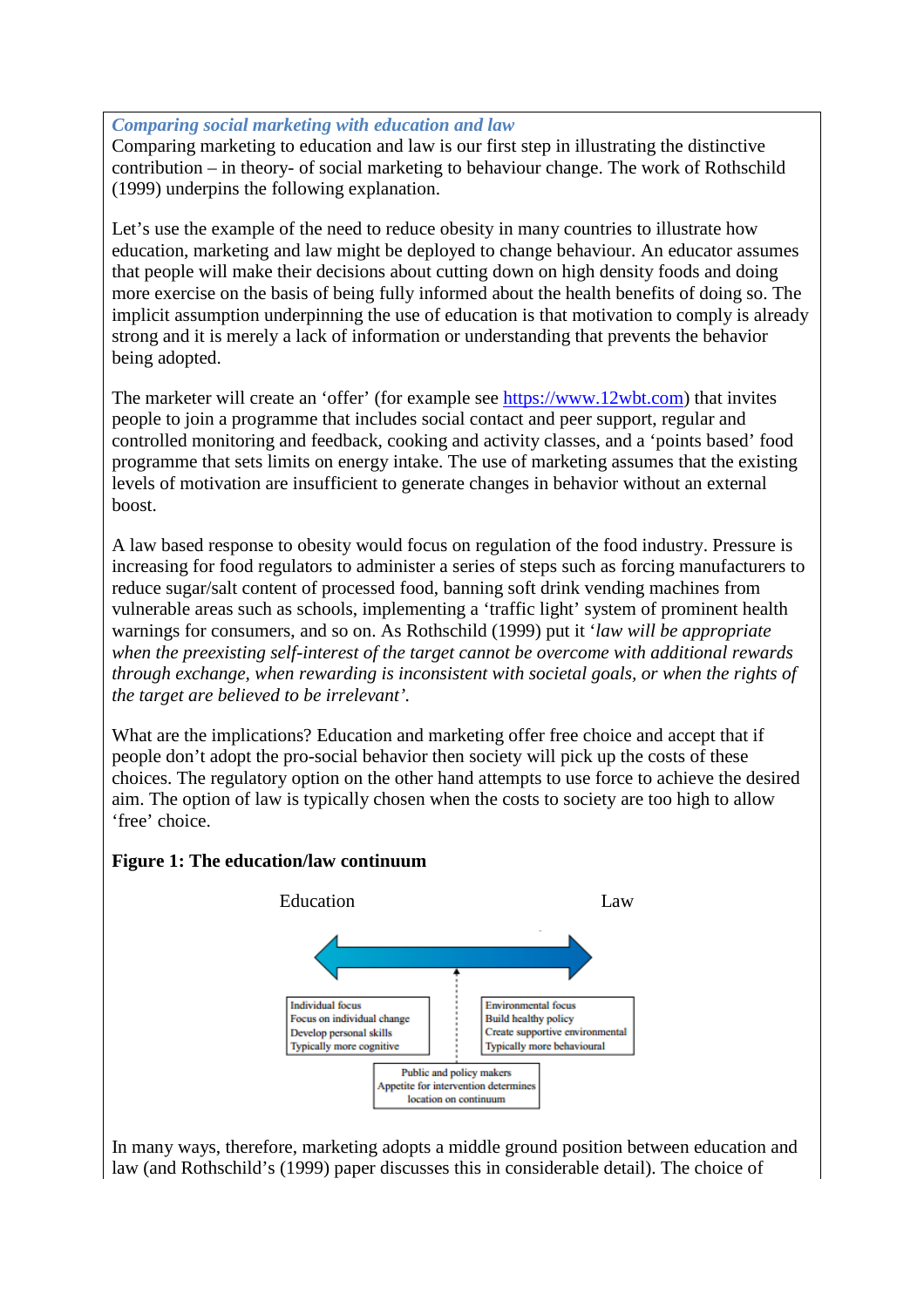marketing assumes that there is a gap between the pro-social behavior and the citizen's selfinterest, but that this gap may be filled by an intervention of some kind. The intervention improves the attractiveness of the pro-social behavior, reducing its 'costs of adoption' by the individual or group. In turn society bears the intervention costs. Why would society take on the costs of change in order to reduce those costs for individuals? The calculation is made that the long term costs of citizen non-cooperation are high, and it makes sense (for society) to avoid these long term consequences. The choice of marketing is made when it is clear that no amount of education will motivate people to change, while at the same time concluding that regulation is not appropriate (unwillingness to force or constrict 'freedoms', unpleasant side-effects of regulation, inability to enforce such a law, uncooperative or militant industry or populace, and so on).

#### *Tools*

### **Consumer insights**

Social marketers use formative research to uncover insights into the motives, opportunities, barriers and triggers that surround behaviour changes. Tools most commonly used by social marketers to gain consumer insights include focus groups and surveys. Calls have been made to extend formative research beyond self-report methods such as surveys and focus groups towards more innovative research methods to better understand citizens (Rundle-Thiele et al. 2013a). Social marketers have no preferential theory in guiding their search for insights; rather, they will seek to examine the problem from a broad base using a wide array of theories to generate insight into citizen behaviour. Recently, Carins and Rundle-Thiele (2014b) employed an ecological view of eating behaviour examining the food environment that surrounding military citizens. Food outlets were assessed using the Nutrition Environment Measures Survey in store (NEMS-S), Nutrition Environment Measures Study in restaurants (NEMS-R) and military Nutrition Environment Assessment Tool (mNEAT) instruments to determine how well food outlets supported healthy eating. This broad (eclectic) nature of insight gathering lends itself to ecological models of behaviour:

Figure: The social ecology model PERMISSION NEEDED: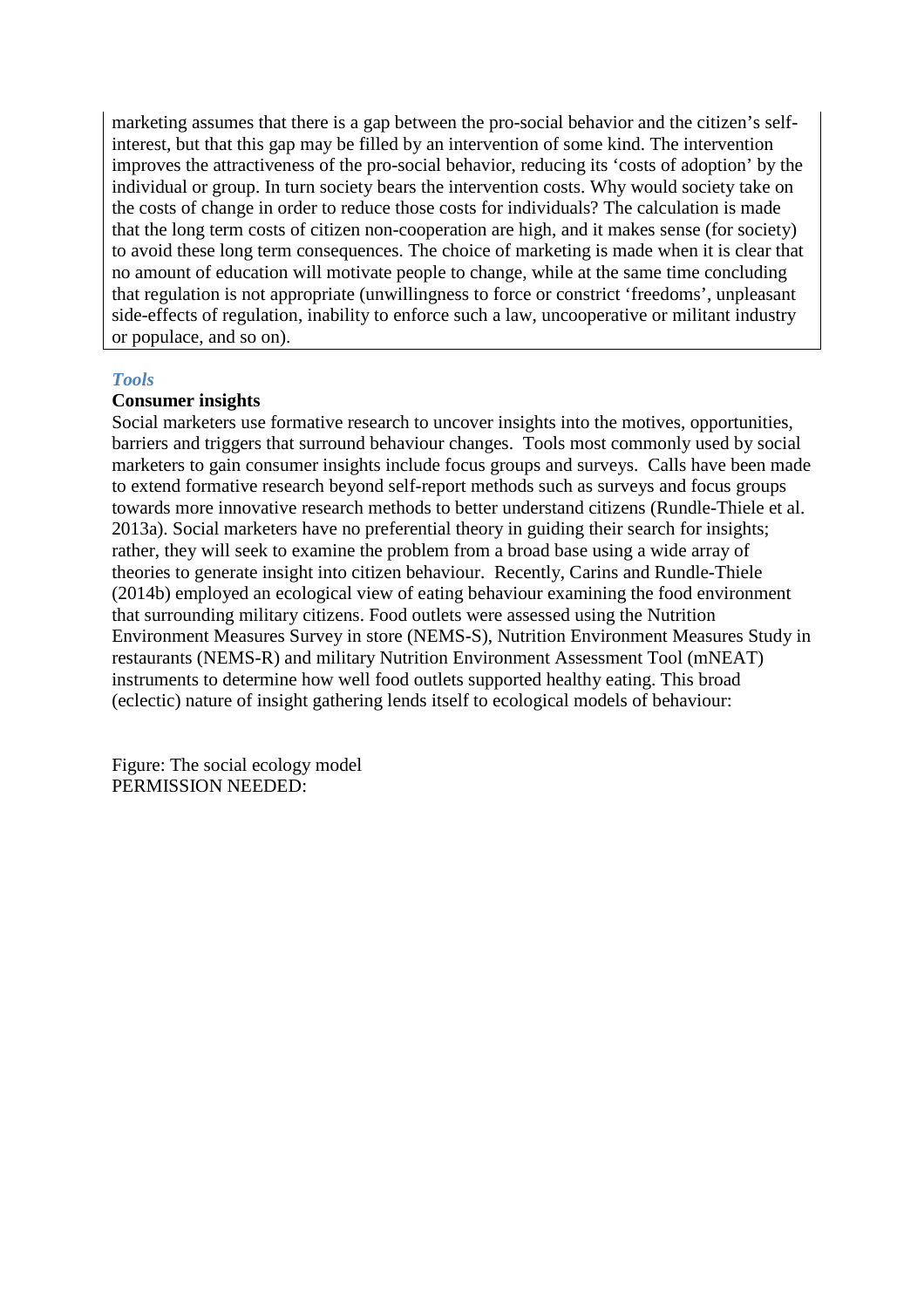

OR THIS – BASED ON.. ETC… PERMISSION NOT NEEDED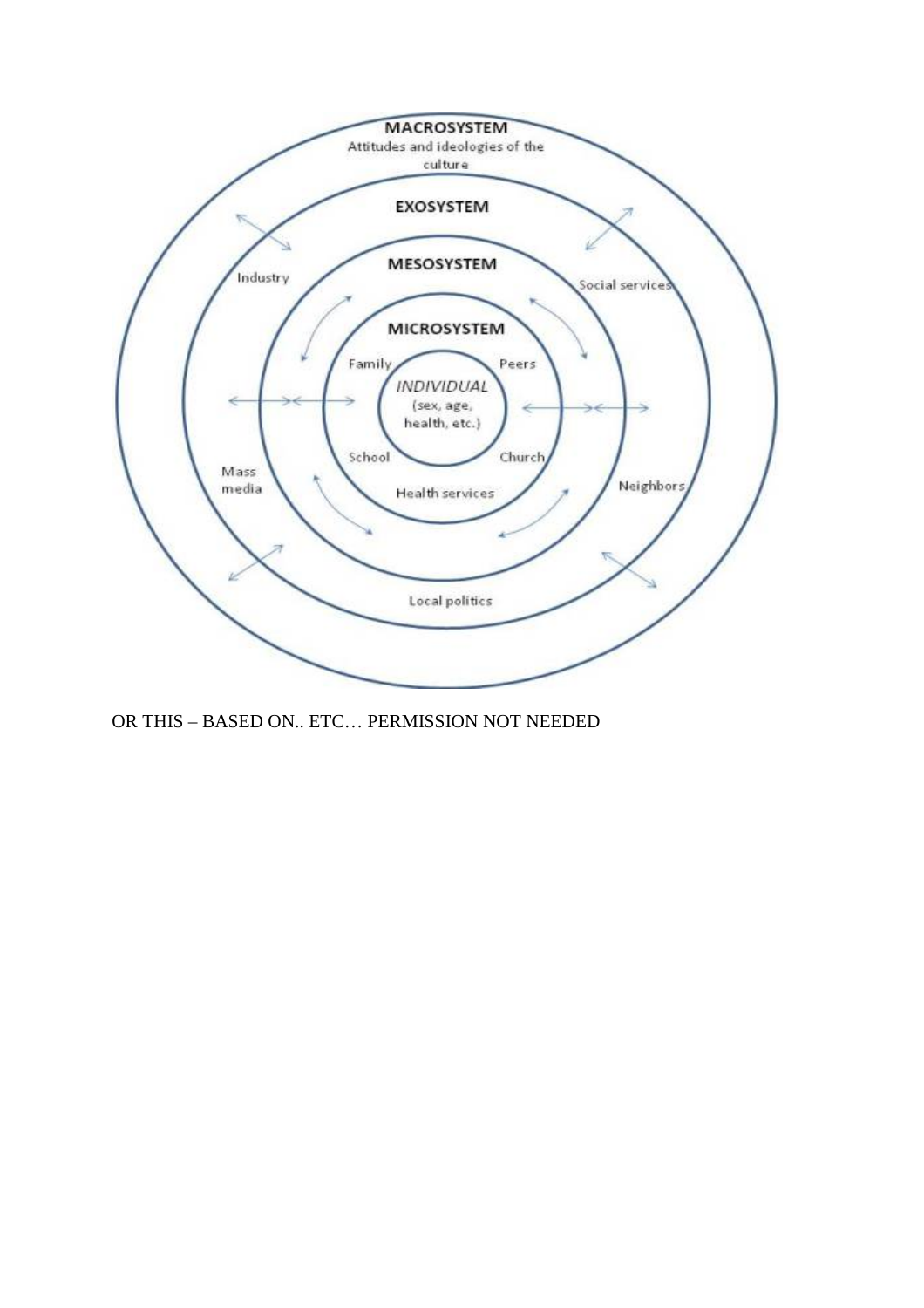

*Source: authors. Based on: Bronfenbrenner, U. (1974) Developmental research, public policy and the ecology of childhood. Child Development 45, 1, 1-5.*

# **Segmentation**

Traditional commercial marketing thinking partly draws on economic thinking. One key principle underpinning marketing thinking is an understanding there are scarce resources to allocate and that resource allocation needs to be optimised to maximise performance. The principle of segmentation evolved from this thinking. Andreasen's (2002) third benchmark criterion states that careful segmentation of target audiences is necessary in order to "ensure maximum efficiency and effectiveness in the use of scarce resources" (p.104). Andreasen also makes it clear that segmentation (splitting up populations according to different characteristics or needs) and targeting (prioritising one or more of these segments at the expense of others) are two different concepts.

Segmentation can be based on one or more of demographic, psychographic, geographic, behavioural and epidemiological factors. Segmentation is based on the understanding that populations are typically heterogeneous (Evers et al., 2013) and that from the larger population groups segments with similar needs and wants can be identified. Segmentation enables target audiences to be identified, each of which may have unique needs and wants. A clear example of segmentation can be found in the *Power Play* intervention (see Keihner et al., 2011). PowerPlay used ten grade-specific activities for Grade 4 and Grade 5 to provide stronger links to the core academic subjects of the California Content Standards. For example, Grade 4 children made a plan to include at least five servings of fruit and vegetables in their day, and Grade 5 children made a plan that incorporated fruit and vegetables and limited unhealthy foods.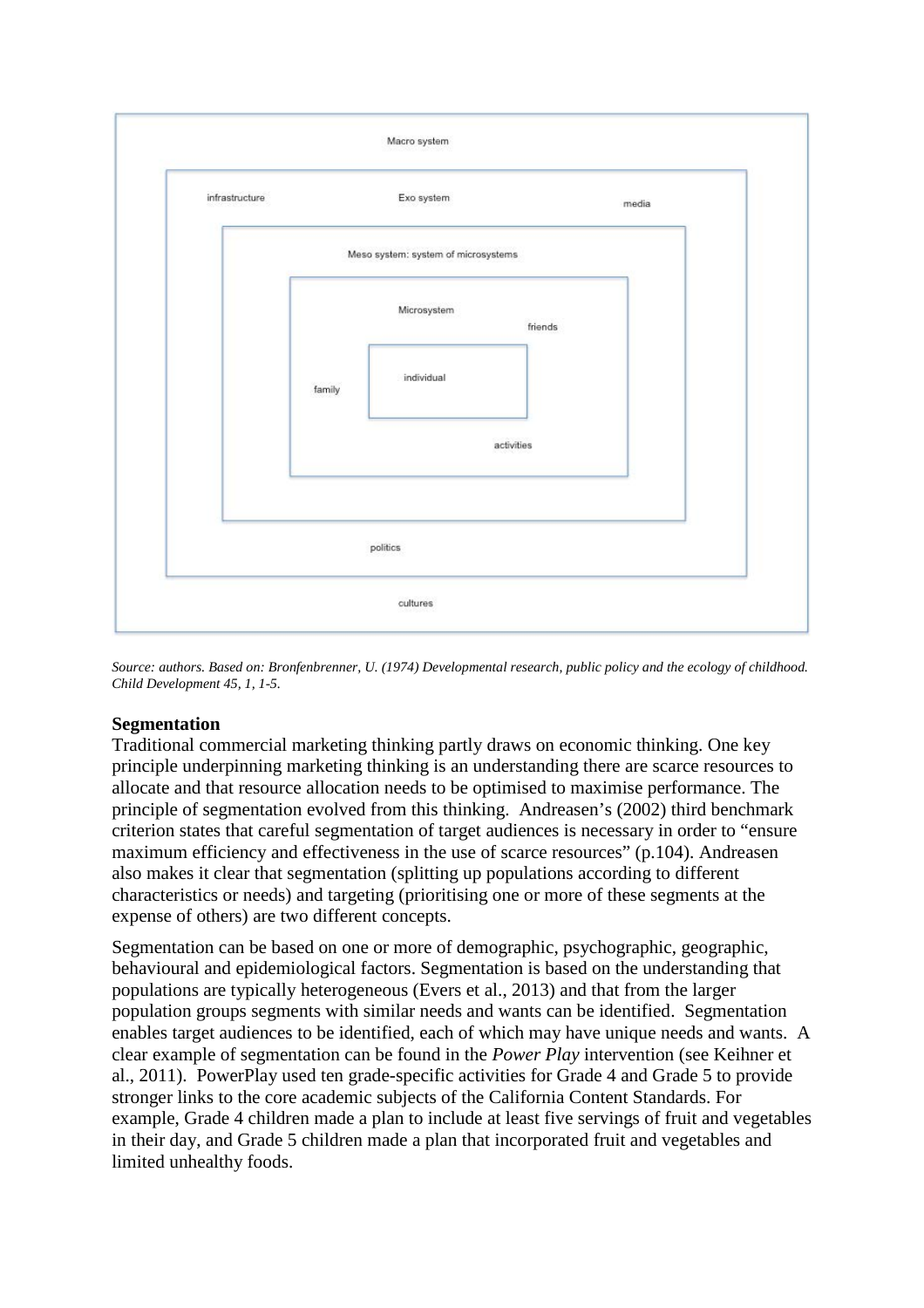### **Services and relationship marketing.**

Social marketing can apply the commercial marketing focus on services and service delivery that are widely used in commercial marketing industries such as hotels, restaurants and tourism. These principles (that 'customer satisfaction' is key because satisfied customers are more inclined to return for future business) can be applied to behaviour change contexts. 'Good service' can mean many things – rapid serving of people in a rush; pampering of wealthy customers who can afford it; personalisation and unique tailoring of the offer; and by no means least, personal service – a commercial gym offering an ongoing course with a trainer.

Service is very important in public health behaviour change work. From Stop Smoking services to WeightWatchers, service delivery can be a vital ingredient in success. Service delivery is typically best delivered by a multi-agency team – but the role of social marketing can be vital. Here's an example:

# *Social marketing and service delivery: re-designing breastfeeding services*

Tapp and colleagues (Tapp et al 2009) worked with a local health service team to research the problem of low breastfeeding rates in young mothers. It emerged that the young mothers placed a low priority on breastfeeding, and this motivational problem was compounded by their alienation from breastfeeding (the 'cultural norm' was to bottle feed using commercial baby milk), their low levels of confidence generally in life - with these translating into breastfeeding, and the perception they had of unsympathetic attention to their needs from midwives. Following an extensive qualitative research project, recommendations were accepted for a re-engineered clinical pathway that included the use of peer-peer breastfeeding champions (volunteer mums who were young and able to connect with the audience in an empathetic way). Other roles for social marketing included working on long term culture change communications to normalise breastfeeding, and, recognising the difficulties of the health message, on short term incentives to engage the new mothers in the programme.

The idea of 'relationship marketing' has enormous strategic potential to achieve behaviour change, but it can be difficult to operationalise. Relationship strategies are important because social marketing, (in common with all intervention based behaviour change fields) is vulnerable to criticism of short term, 'campaign' based mentalities: *"you have an ongoing behaviour problem. Here's our 6 week intervention. Then we are out of here. Good luck"*. Mindful of this, 'relationship marketing' would adopt an open-ended contact with the audience, offering personal ongoing contact (a gym instructor for example), or managed database (weightwatchers for example). These are powerful ways of creating behaviour change but can be costly and so may require some of these costs to be met by the individual – in turn requiring enough motivation to comply for people who wish to pay. Such approaches increasingly overlap in their design with commercial offers, perhaps via the idea of paid for membership that offers various benefits.

### **Combining these activities into a management process**

These principles and tools are infused into various activities, organised by social marketers into a strategic management process. Recent systematic literature review evidence indicates that behavior change is more likely when more of the social benchmark criteria (see Andresen, 2002 who outlines 6 mutually exclusive criteria) are employed (Carins and Rundle-Thiele, 2014a).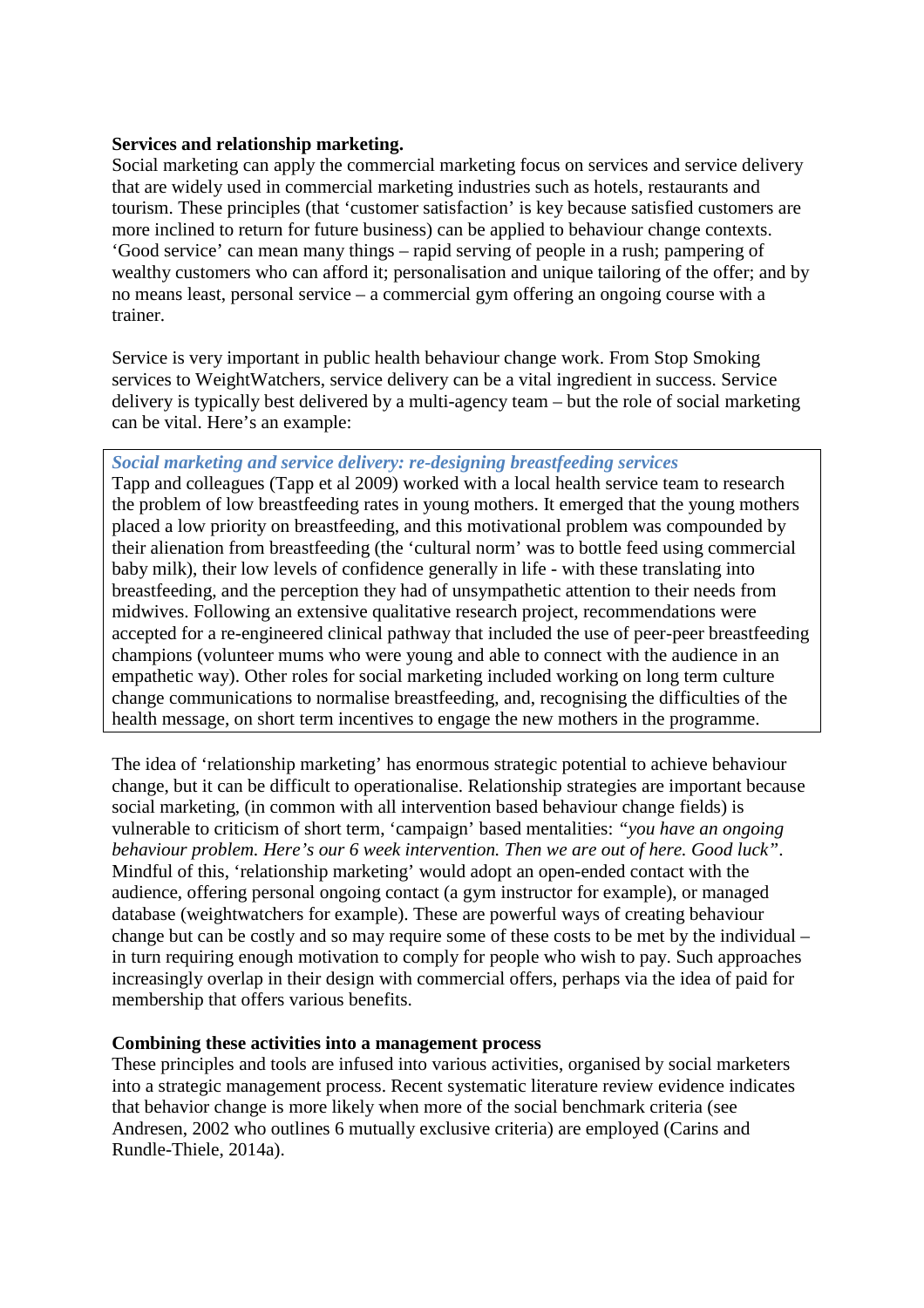

Figure: A typical social marketing management process

Let us take a moment to reflect how on how useful this process is for applied, actionable, *real-world* behaviour change. Social marketing is rooted in its application as a management discipline. This section has presented the most important components of social marketing (albeit briefly), illustrating its most powerful features in changing behaviour. If there is a gap between individual and societal interests when considering a particular behaviour, we have seen that social marketing is centrally placed to offer a wide variety of possible solutions.

However, using social marketing to change behaviours has been criticised as damaging for society. Let us examine the arguments now.

### **Criticisms of social marketing**

#### *Marketing offers only short term change*

Social marketing interventions, and the funding schemes that support them, too often continue to take a short-term approach to behavioural change, with most interventions lasting from a month to the rare campaigns that last a few years (Grier & Bryant, 2005). Practitioners in the social change space must be mindful that changing behaviour is difficult when budgets are short term and do not equal the resources that competitive forces bring to bear. Consider UK statistics reported in Hastings and Angus (2011), which suggest industryfunded efforts to promote safer drinking (\$US 104 million) are greatly out-gunned by alcohol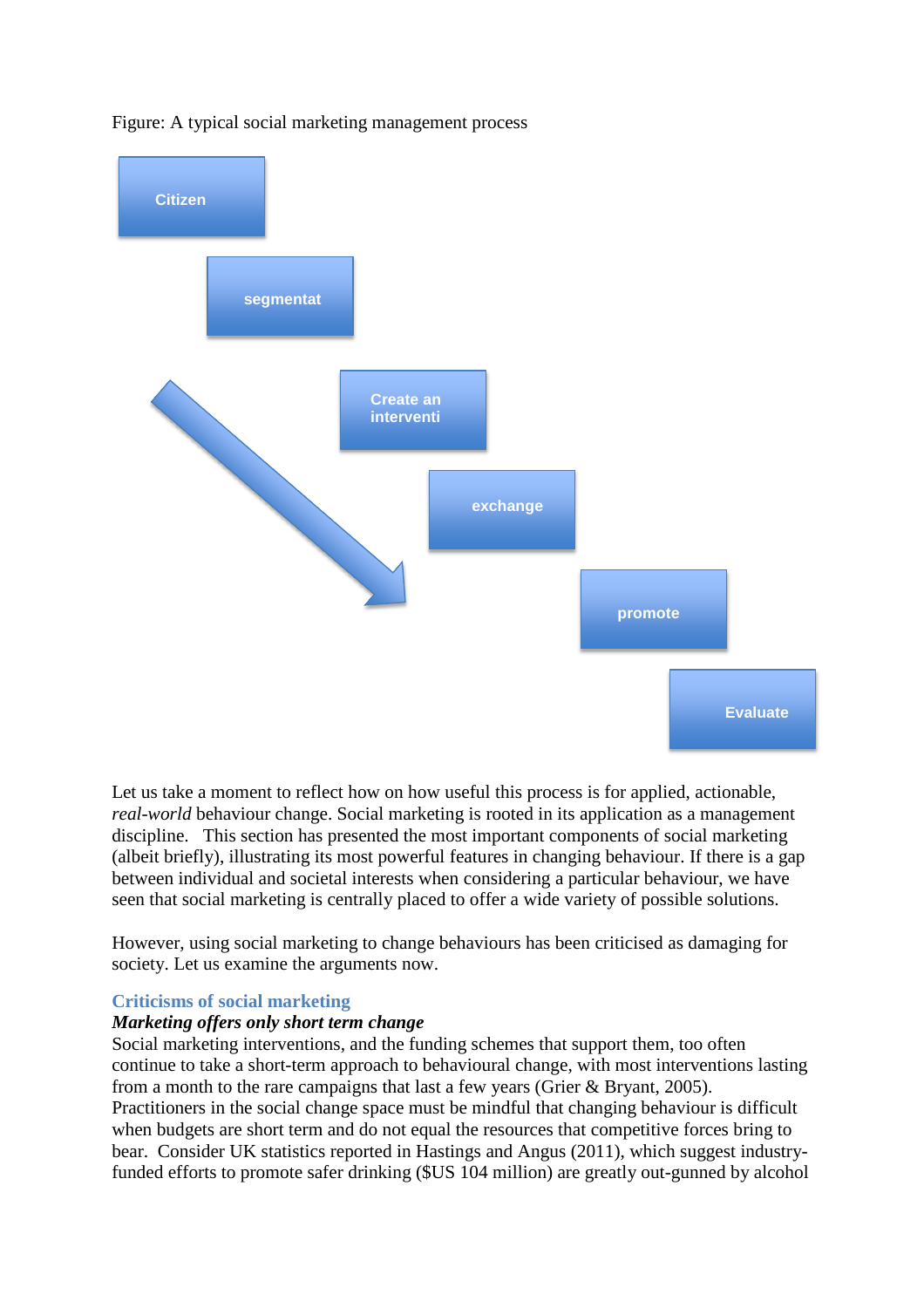advertising (\$US 4.9 billion). As a result, young people are 239 times more likely to see an alcohol advertisement than an advertisement promoting safe drinking (moderate drinking or abstinence) (Rundle-Thiele et al., 2013b). Social marketing is not the only behaviour change field receiving this criticism: health interventions for example are often extremely brief. Health visitors may make only one or two calls to a new mother to help with breastfeeding; doctors may prescribe a 6 week gym programme for tackling long term lack of exercise; educational campaigns sometimes run for a very short time, and so on.

# *Marketing is what 'the enemy' do; Marketing is a-moral*

When debating behaviour change with other fields, we have occasionally come across a general distaste for the use of marketing methods. A common view is that marketing is used by the very people who cause the most problems – firms like Coca-Cola, McDonalds, Diageo, and Rothmans.. with the implication being that marketing is part of the problem. These may be genuinely felt opinions but perhaps reflect cultural differences between professions. (Indeed, all professions have their own cultures – we listened to a talk from a mental health charity CEO who joked there was a tendency in the mental health world to solve problems by sitting in a circle holding hands and humming!) Social marketers might also respond to criticisms of 'selling' by pointing out that offering tangible propositions to communities avoids patronising them with middle class moralities! Gerard Hastings' response to criticisms of the use of commercial marketing techniques was to point out the undoubted success of these techniques and pose the question: *"Why should the Devil have all the best tunes?"* The idea that 'marketing' is inherently evil seems rather specious to us. Further, we would agree with Hastings in arguing that it is asking a lot to expect to counter multi-national corporations without access to the same toolkit.

A more interesting issue raised by others is the charge that the use of exchanges can sometimes be a-moral. These arguments are more substantive, and merit some discussion and debate here:

# *The moral limits of markets: responding to Sandel and Crompton*

Sandel's (2012) arguments are important. He contends that markets can crowd out morals that markets change the character of the things they touch. Using examples such as offering money to children as a reward for reading, Sandel points out that the child's response – based on market reasoning – will be simple and powerful, but damaging – because the value of reading the book for higher reasoning is lost. Moral reasoning requires debate and requires effort to think through, whereas market based decisions become an automatic habit: we become acculturated to exchanges as the default incentive to behave. Sandel says that *the shallows affect the deep*. That is, our everyday small decisions and behaviours affect our deeply held values and beliefs.

This is pretty much the argument that Tom Crompton makes in Common Cause (2010): that markets erode our moral structures by replacing them with an incentive structure. Crompton's thesis concentrates on what he calls 'bigger than self' (i.e. societal) problems: concern for others, a 'sense of ownership' (our words not his) of societal as well as personal well-being, social justice, environmental concerns, and so on. An example of an 'everyday' behaviour of these 'big' issues may be something like littering. So, if people value the wider environment, they would not litter. Thus, the argument runs, incentivising people not to litter *may* be an inappropriate use of market mechanisms.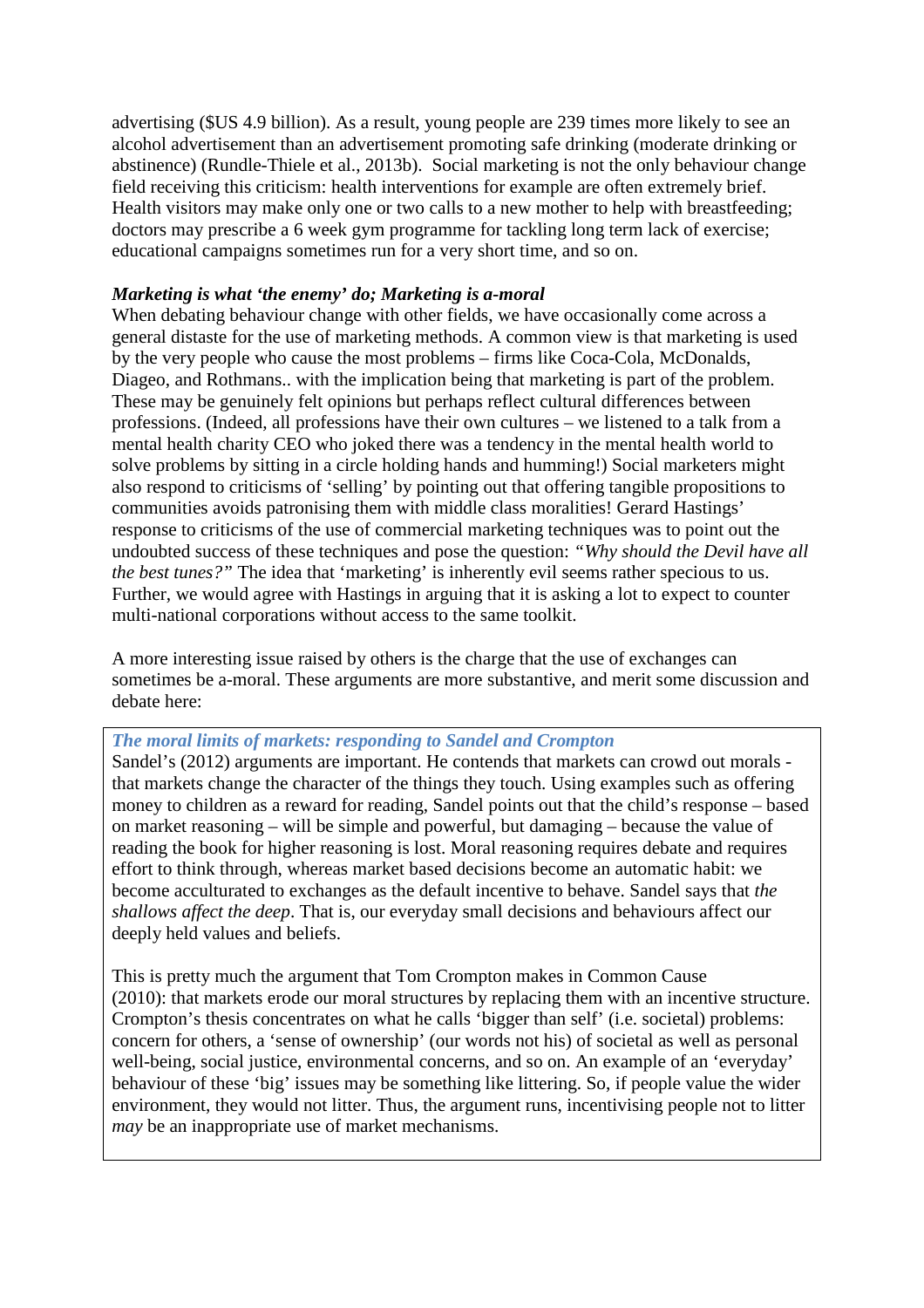These are important debates, ones we imagine many social marketers would have considerable sympathy with. There are some arguments to make from a social marketing perspective. There should be more debate that discusses where the moral limits of markets lie. It would be helpful to create more clarity of the competing priorities of short term pragmatism (use market forces) versus long term culture change (avoid market forces). Pragmatic opportunities to use markets may be justified in some conditions, whilst resisting the temptation to return to exchanges if it is felt long term damage may accrue. Recent commercial use of market forces has been deployed in the car insurance sector to generate better driving behaviour, with commercial gain the engine of growth here, with insurance firms now commonly using 'black boxes' to monitor driving: *'drive more safely and get 100 dollars off your insurance'.* The alternative, the inculcation of societal values - of a duty of care to others and hence safer driving – whilst perhaps more satisfactory, feels like a long way off.

A perhaps more subtle point is that in their everyday work social marketers often *avoid* the use of direct exchanges. 'Exchanges' in most social marketing programmes are behavioural swaps, internal exchanges *made with oneself* – swapping one behaviour for another. Thus, while external exchanges of the '*lose weight & get cash*' type may sometimes receive consideration, it may be that simple, crude external exchanges of this type could be regarded by social marketers as *designs of last resort* used when other *'lose weight & feel better'* (education), or *'lose weight by joining weightwatchers'* (more sophisticated marketing) approaches haven't worked.

We do however recognise the more substantive argument that the temptation to resort to market forces *of any type* has the danger of desensitising the populace to making decisions based on values, morals, and public-spiritedness. Indeed, Sandel and Crompton's criticisms of market exchanges are thought provoking and helpful in opening up a new debate about behaviour change. What are society's priorities for behaviour change? Pragmatic 'return on investment'? Or long term cultural well-being and contentment? Further questions arise, not least about the limits of 'interventions' *of any type* in response to wide scale societal problems. Our call is firstly for recognition that one approach – choosing one from social marketing, education, building social values, etc, is unlikely to suffice as a response to the myriad of short and long term behavioural problems society faces. Hence, we return to the messy compromises of the real world. In this spirit, exchanges, *as part of wider society*, do not need to be harmful. Humans have traded goods for thousands of years; indeed many would argue trade has done far more good than harm in enabling human society to progress. Our reading of Sandel's critique leads us to conclude that the harm comes when trade is overused – when it starts to dominate in areas where other considerations should play a bigger role.

Thus, in keeping with the pragmatic heart of social marketing, and staying inside the 'intervention paradigm' for a moment, we would support the case for, wherever possible, avoiding simple exchanges (if they crowd out morals) in favour of more rounded multifaceted approaches to behaviour change: using exchanges to attract initial interest for example, but then influencing behaviours through education, social contact, support, and building common causes.

How might this be done? Multi-disciplinary models will be important for the future - both within an 'intervention paradigm', and more widely for general societal shaping. As a contribution in taking these thoughts forward, our final section proposes such a model.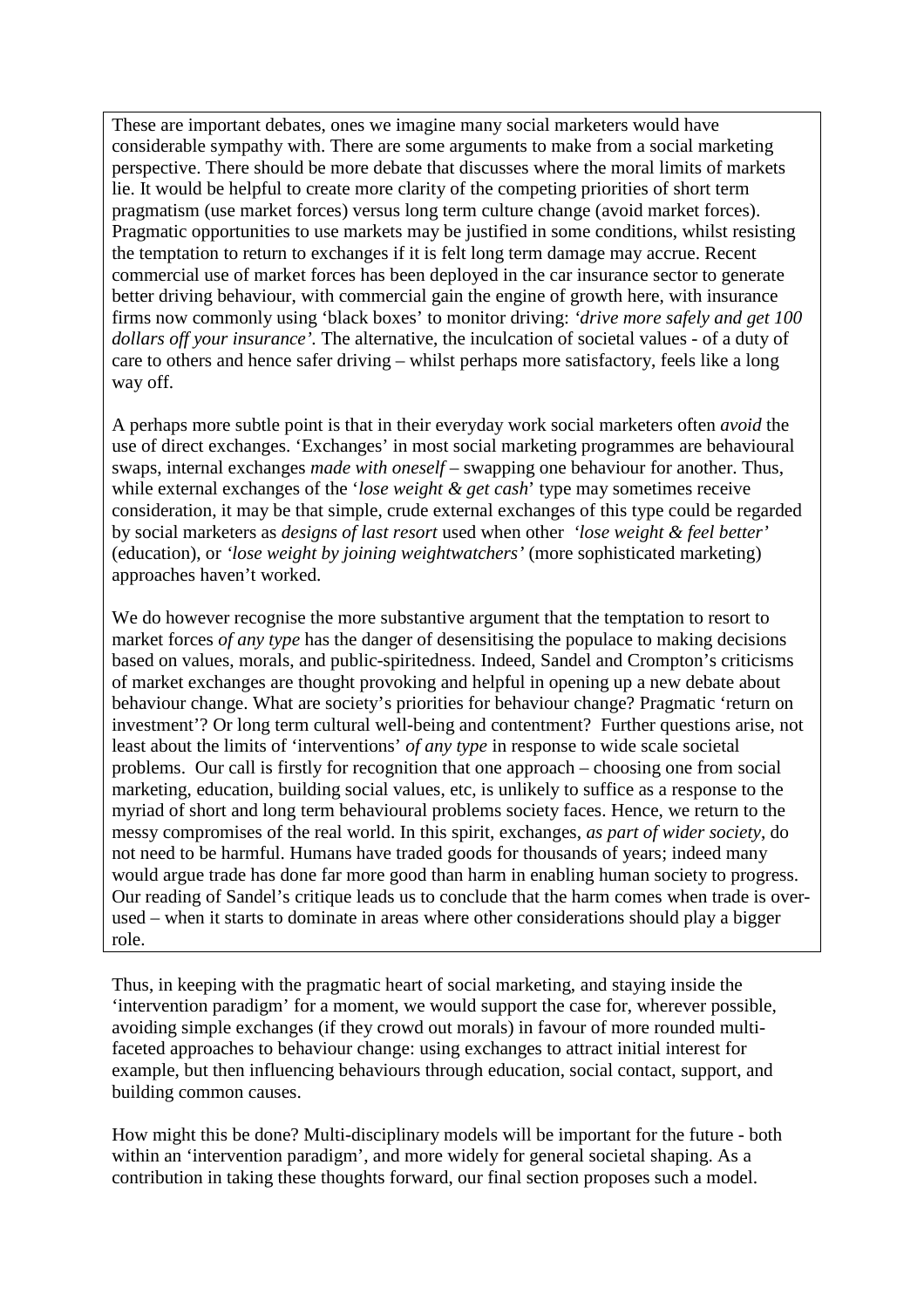### **Cross-discipline modelling and a distinctive role for social marketing**

We saw earlier that Rothschild's (1999) model implies three types of behaviour change: educating people, offering an exchange of some sort, and/or forcing change through law. This logic implies that any intervention that contains a proposition of some sort – an 'offer' – is by definition a social marketing intervention. The trouble is that colleagues, particularly practitioners, elsewhere in the behaviour change world might be somewhat surprised to hear that 'all interventions can be described as (containing) a marketing component'. Other fields technologists, urban planners, local authorities, health workers and so on - will take more convincing that they should look to marketers to provide a lead.

Let us look more closely at this claim. Why are interventions poorer without social marketing input? After all, the professional expertise and capability for creating, let's say, cycle pathways to promote exercise, clearly resides primarily within the civil engineers of the transportation sector. However, in practice, typically, cycle paths that emerge from local authority policy are then passed onto town planners and highway engineers, and the implementation of the paths tends to be 'expert led'. Urban planners decide amongst themselves the design and implementation of the cycleway, and then citizens are invited to use it. This top-down thinking demonstrates a '*if we build it they will come'* mentality.

This may be contrasted with the same cycle-path project that adopts a citizen focus. A citizen focussed project would start with an in-depth, comprehensive 'citizen insight' qualitative and quantitative research project that investigates motives, triggers and barriers, and an understanding of different social 'segments' and how they cycle. Such a project approach would likely lead to a rather different cycle-path solution. Being 'citizen oriented' redefines the focus. Instead of being a 'cycle-path' project, it becomes a '*how do we get non-cyclists to cycle more'* project. This then invites multi-agency participation. Behaviour change components could include, say, workplace travel planners, cycle 'buddy groups' (an experienced cyclist offers to show new cyclists the safest/most attractive ways to work), sport/leisure stakeholders, and so on.

So, what is the added value that social marketers have to offer a multi-agency team of behaviour change professionals? In such a setting we contend that the dominant concept is not in fact exchange, but *market orientation*: a 'marketing mentality' that is owned by everyone, not just the social marketer on the team. Recalling our earlier (brief) discussion of market orientation, we re-emphasise here its primacy in explaining what strategic marketing has to offer – in professional terms. Lack of space here precludes an expanded justification of our stance, all we can do is introduce the idea, and point to a considerable literature (e.g. Narver and Slater 1990) based in commercial marketing settings that demonstrate the power of this concept.

Recalling from our earlier section that the marketing process begins with consumer insights, we move to the second, key added value of social marketing: its intervention design capability. By this we mean the *importance of injecting 'marketing mentalities' into the way the intervention is designed*. Listening to the lives of people, their motives, their everyday habits, the differences between their attitudes and their behaviours, what they say and what they actually do (and why), what their hopes are for the future, how they want to live… these are the rich insights that are always important - and sometimes vital - when creating solutions for behaviour change. Social marketers are *behaviour change designers* – they can therefore work *alongside other professions* to design more effective interventions.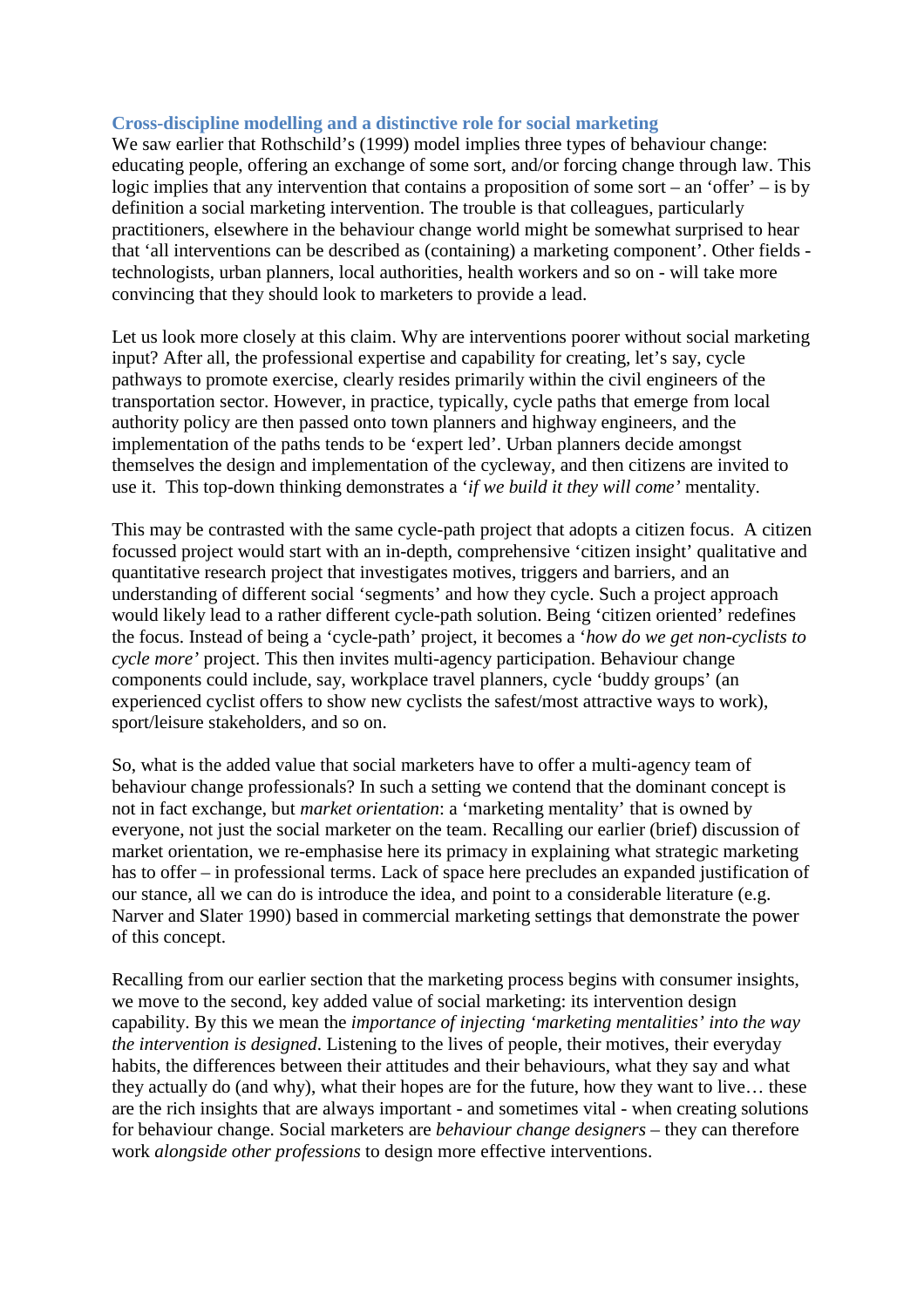# *Working across professions and redesigning interventions: Wheels Skills and Thrills*

This work emerged when co-author Tapp was approached by a local authority road safety officer concerned about the rising number of deaths involving young male drivers aged 17-25 who originated from a very deprived area of the city. "*We keep sending firefighters into the schools to 'scare them straight' with stories of crashes and the awful consequences. The parents, teachers and firefighters love it. But it doesn't work. I don't know what social marketing is but you're my last hope*". A two year government sponsored 'innovation project' was the result, giving us scope to work across a combination of solutions.

Research led us to a short-list of promising intervention designs and partners. At the time, 'telematics' (fitting 'black boxes' within cars that used accelerometry to measure aggressive driving manoeuvres and other driver characteristics) were emerging in their use in fleet vehicles for managing the driving of business drivers. In-car feedback gave drivers direct real-time information on their driving, with red-amber-green light systems attached to the windscreen that offered warnings if g-forces on cornering, accelerating or braking were breached. There was the possibility of exploring a motivational 'hook' linked to the in-car feedback that would reward drivers for less red and amber light 'events'. A competition idea received considerable attention. There was also the possibility of 'advanced driver training', and local training delivery was available from the Institute of Advanced Motorists (IAM). The problem here was the somewhat 'traditional' nature of the driver training curriculum.

A local community worker who lived and worked in the neighbourhood was project manager responsible for recruitment and retention of the young men. Their difficult background and history of driving offences and crashes made this post very challenging.

Following an extensive research, co-creation and trial period a final design was reached. The team had worked together to redesign the driver training delivery to maximise its attractiveness and motivational characteristics for the cohort. In the driver course, the word 'safety' was under-played, with the emphasis on 'skills' – 'your chance to pick up police driving skills'. 'Sellers' within the course included training on cornering and vehicle handling; however, the continual skills building in observation and anticipation abilities, with an ethos of making smooth progress while still driving defensively when required we hoped would result in successful changes to bad driving habits.

The 'black boxes' provided an objective measure of behaviour change (lower averaged aggressive driver 'events'), but were not used for direct driver feedback as it was felt that the newly designed driver training course offered the chance for more permanent and higher level behaviour change.

The programme was highly successful with pre-post driver assessments, and black box measures during and post course all pointing to highly significant changes. The road safety officer summed things up: "It is the only intervention I have ever seen work with this community group". For the social marketer involved, the satisfaction lay in working alongside technologists and training deliverers to re-design their delivery in a way that balanced the needs of motivation, capabilities, and providing opportunities to change.

(source: authors) *For more details see Tapp, A., Pressley, A., Baugh,M., and White, P. (2013) Wheels, Skills and Thrills: A social marketing trial to reduce aggressive driving from young men in deprived areas, Accident Analysis and Prevention, 58: pp148-57.*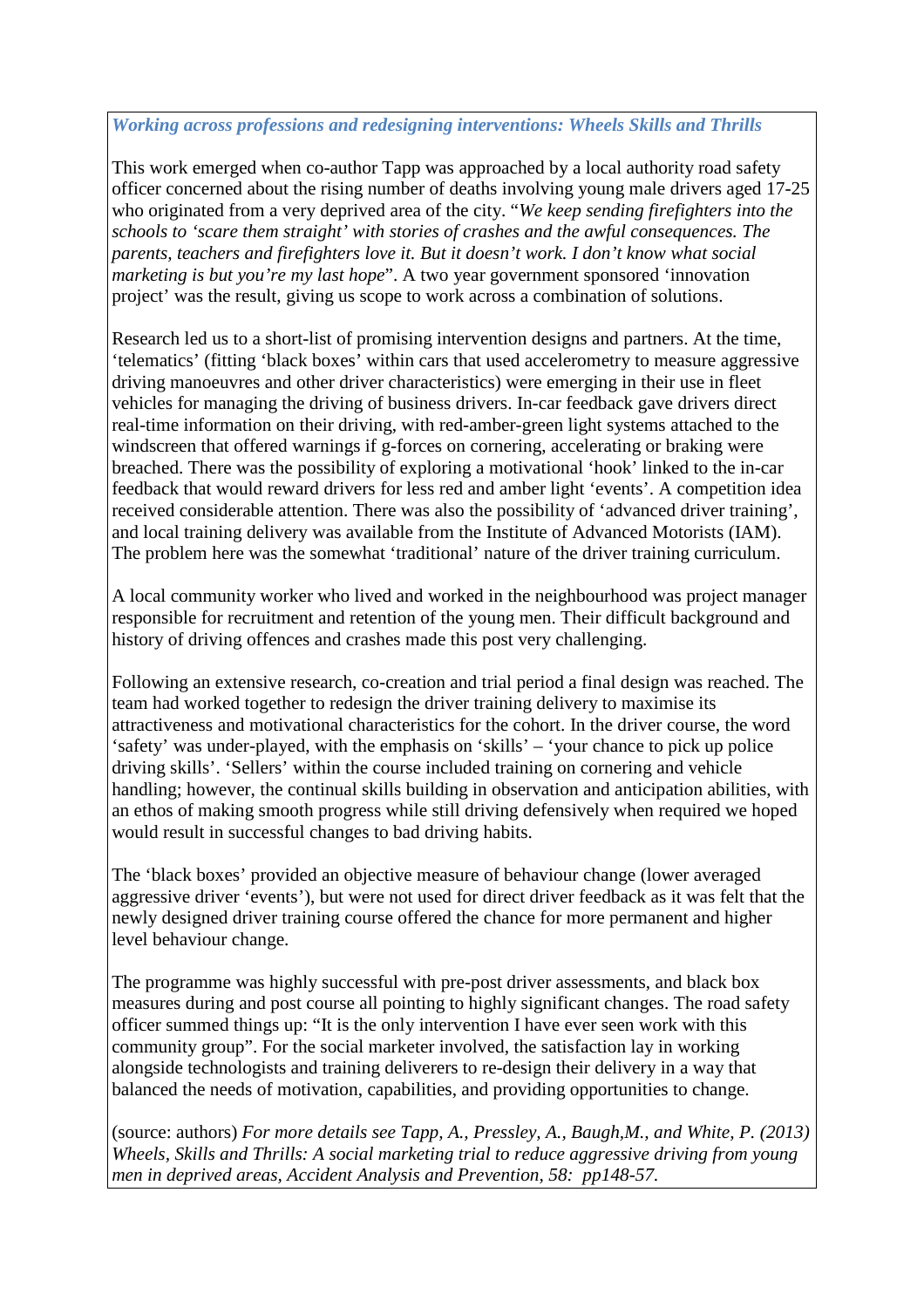Wheels, Skills and Thrills illustrates the flexibility of strategic social marketing in working with a wide variety of professional practitioners to better effect change.

So, taking these debates forward, how might such multi-disciplinarity be encouraged? Earlier, we outlined the social marketing management process as it is typically articulated. Here we propose a wider *behaviour change management process,* within which social marketing is integrated.

# **Figure: Behaviour change management process integrating social marketing**



*(source: authors)*

This line of thinking also frees us to re-visit the Rothschild model with a new perspective. If we accept a shift in emphasis from 'exchanges' to 'market orientation/insight and design capability', we can then *revisit the boundaries* between education, marketing and law. For example the 'added – value' conceptualisation of social marketing opens the door for 'edumarketing' designs that combine information with motivational persuasion. Here, educationalists might lead on *message content*, while marketers lead on *message design*. In the real world of multi-agency practice, this kind of co-operation is already common. Consider Game On: Know Alcohol which employs online games and a series of experiential activities to deliver alcohol moderation drinking messages to 14-16 year old adolescents. Use of social marketing principles (see Rundle-Thiele et al. 2013b) underpinned program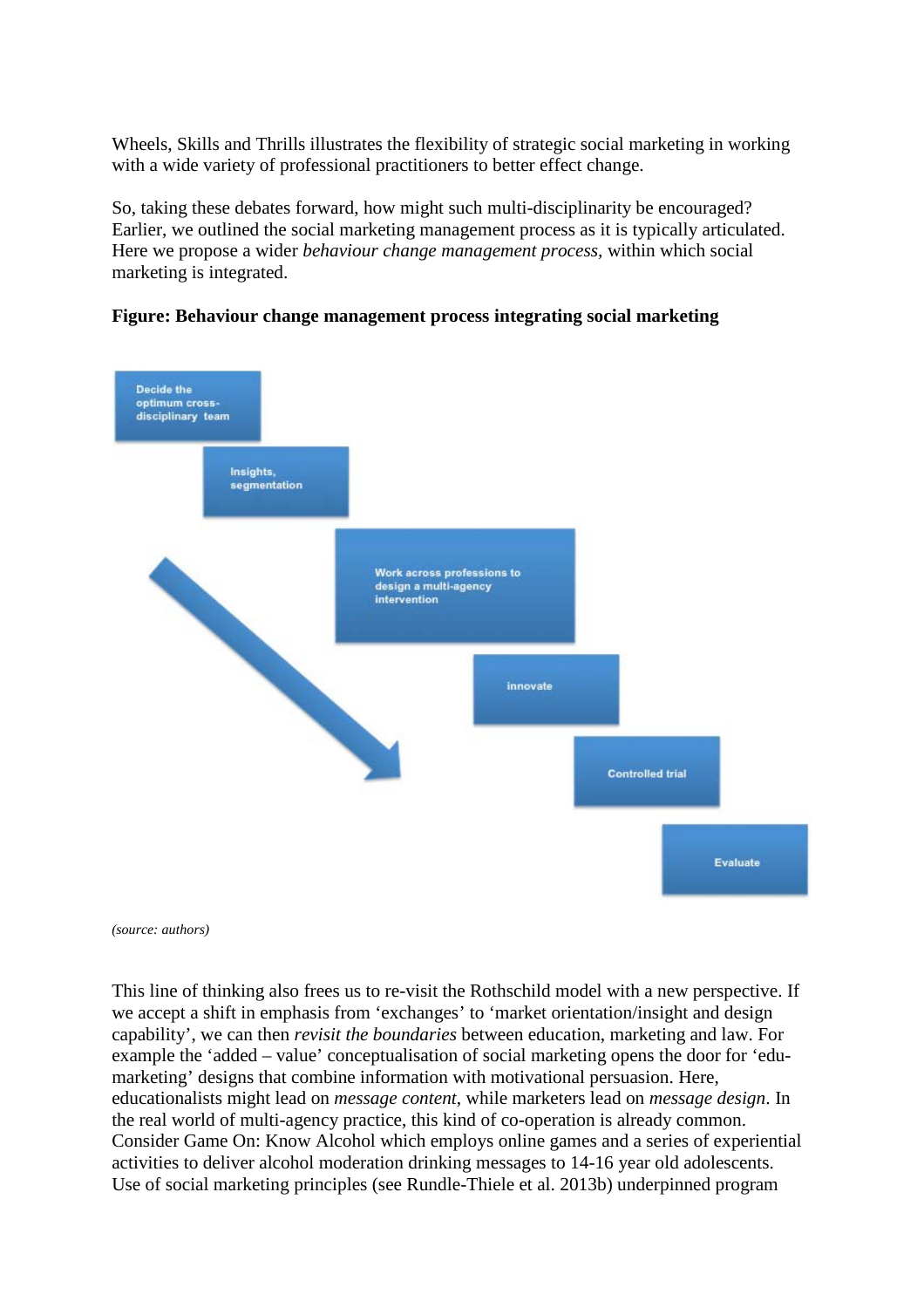design. Games developed for Game On: Know Alcohol (see

[http://gameon.rcs.griffith.edu.au/\)](http://gameon.rcs.griffith.edu.au/) are now embedded into alcohol education curriculum. For example, two games accompanied by lesson plan and teacher resources are freely available for teacher use in 183 Queensland state high schools to educate adolescents about the concepts of standard drinks (Perfect Pour) and loss of control from alcohol drinking (Dumb Driver).

Considerable evidence also exists on social marketing's ability to influence policy and hence regulation. For example the *Active Seattle* social marketing intervention reported revisions of school zones (e.g. signage that reduced the speed limit) and of sidewalk requirements (see Deehr & Shumann, 2009). Changes to infrastructure policy were reported in *Get Active Orlando*, where developments in the city's landscape included designating primary and secondary pedestrian corridors with wider sidewalks, the incorporation of awnings into building design, and additional trees, lighting, and bike parking throughout newly developed and redeveloped areas (see McCreedy & Leslie, 2009). Emerging evidence certainly suggests there is room for multi-agency practice.

The framework below summarises our proposition for expanding the education-marketinglaw model into multi-agency practice.

# **Figure: Increasing Permeability between Education, Marketing and Law**

| <b>Marketing's</b><br>role in | <b>Marketing's role</b><br>in Interventions | <b>Marketing's role</b><br>in Regulation |
|-------------------------------|---------------------------------------------|------------------------------------------|
| <b>Education</b>              | Co-creating:                                | Citizen centred                          |
| Citizen<br>oriented           | <b>Services</b>                             | policy                                   |
| Persuasive                    | infrastructure                              | Responding to<br>lack of                 |
| <b>Engaging</b>               | Technology, etc                             | enforcement                              |
|                               |                                             | Dealing with                             |
| <b>Training</b>               | With citizens to<br>their satisfaction      | procedural justice                       |

*(source: authors)*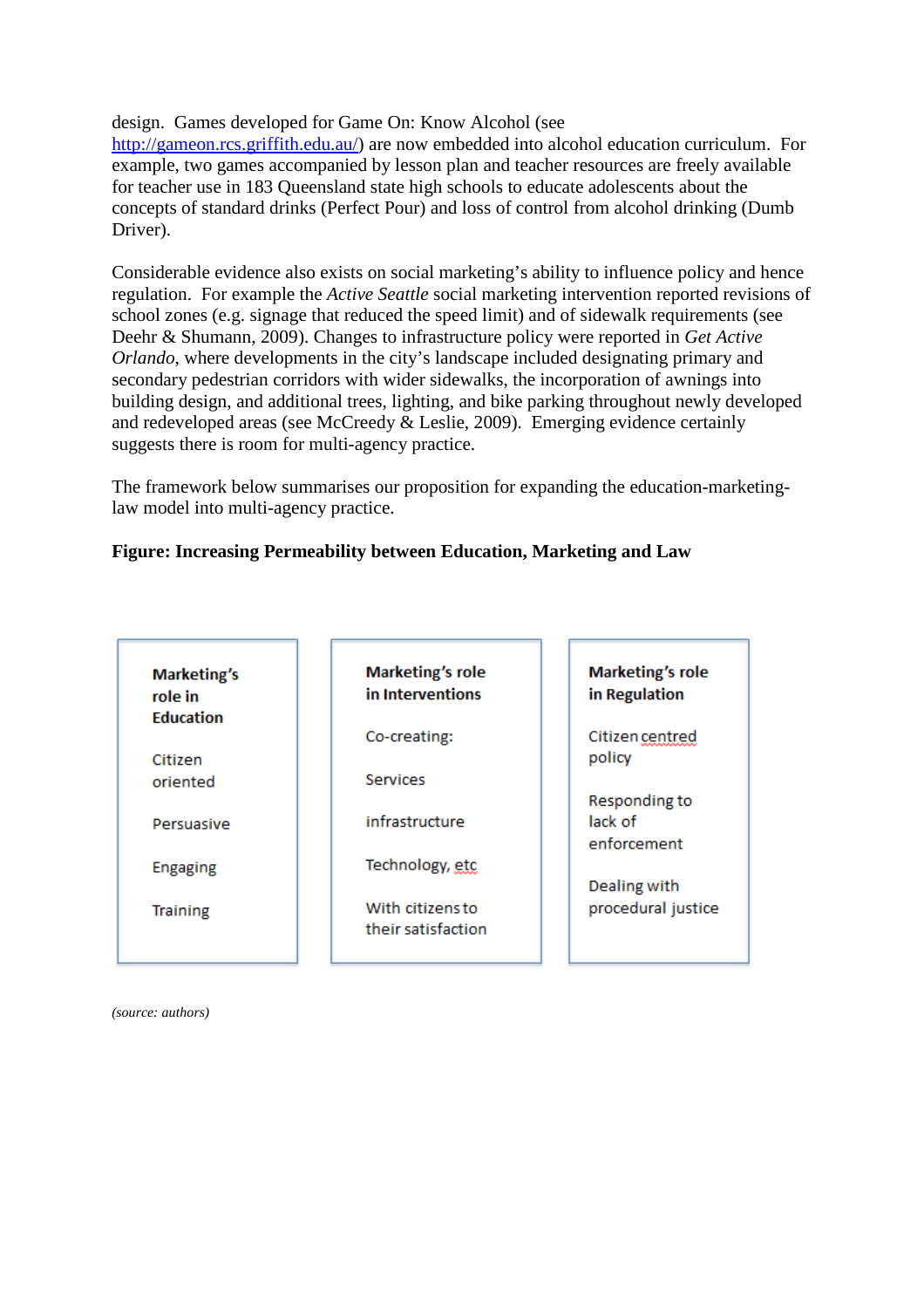**Marketing' s role in Education** *Citizen oriented*  Persuasive Engaging **Training** 

**Marketing's role in Interventions** *Helping other professions with citizen orientation* Co-creating: Services infrastructure Technology, etc

**Mark in Reg** *Citize policy* **Respo** lack o enfor **Dealin** proce justic

### **Conclusion**

Social marketing has a tendency to evoke strong feelings from both within and outside the discipline. Insiders feel passionately that their field has much to offer, and is sometimes (wrongly) overlooked. Outsiders often misunderstand social marketing and at times regard it with suspicion. Meanwhile, neutral policy makers who have a stake in behaviour change may look on the entire meta-field of behaviour change with frustration that disciplines cannot work more effectively together and that developed interventions are more sustainable without government funding.

In this chapter we have tried to confront these agendas head on. We have offered an explanation of social marketing, its key features and its potential (unique) contribution. We have also tried to respond to some prominent criticisms of market based mechanisms for behaviour change. Lastly, as a way of responding to the key agenda of this book, we have offered a framework for the use of social marketing within a multi-disciplinary model. This is an emerging, evolving debate, and we hope that this chapter can be regarded as a starting point in such a debate.

#### **References**

Andreasen, A. R. (2002). Marketing social marketing in the social change marketplace. *Journal of Public Policy & Marketing*, 3-13.

L Brennan, W Binney, L Parker, T Aleti, D Nguyen (2014) [Social Marketing and Behaviour](http://scholar.google.com/scholar_url?hl=en&q=http://books.google.com/books%3Fhl%3Den%26lr%3Dlang_en%26id%3DuCqlBQAAQBAJ%26oi%3Dfnd%26pg%3DPR1%26ots%3DZECwQsxoZJ%26sig%3Dm52RXxtmdIR3F7SbOKUGQc7I7-Q&sa=X&scisig=AAGBfm3h5w5KeU2VLjqu4W-3OeXO-kP6Iw&oi=scholaralrt)  [Change: Models, Theory and Applications.](http://scholar.google.com/scholar_url?hl=en&q=http://books.google.com/books%3Fhl%3Den%26lr%3Dlang_en%26id%3DuCqlBQAAQBAJ%26oi%3Dfnd%26pg%3DPR1%26ots%3DZECwQsxoZJ%26sig%3Dm52RXxtmdIR3F7SbOKUGQc7I7-Q&sa=X&scisig=AAGBfm3h5w5KeU2VLjqu4W-3OeXO-kP6Iw&oi=scholaralrt) Edward Elgar Publishing Limited, UK. Brug, J.,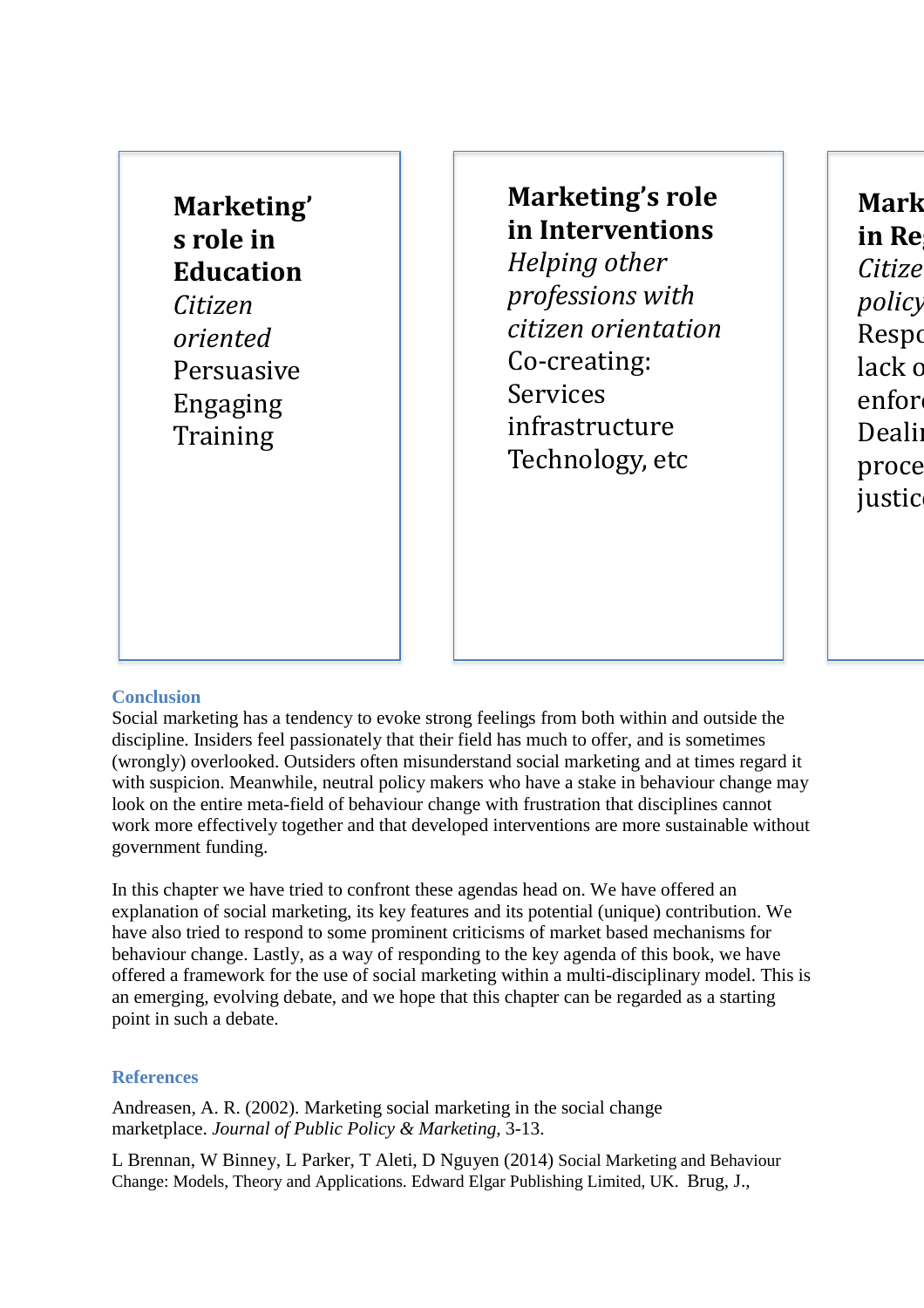Conner, M., Harre, N., Kremers, S. (2005) The Transtheoretical Model and stages of change: a critique Observations by five Commentators on the paper by Adams, J. and White, M.(2004) Why don't stage based activity intervention promotions work? Health Education Research 20, 2, 244-258.

Burton, A., Atherton, M., & Nygaard, A. (2009). GO Men's Health Program. *Social Marketing Quarterly, 15*(2), 39.

Carins, J. and Rundle-Thiele, S.R. (2014a) "Eating for the better: A social marketing review (2000-2012)" *Public Health Nutrition* 17 (7), 1628 – 1639.

Carins, J. and Rundle-Thiele, S.R (2014b) "Fighting to eat healthfully: measurements of the military food environment", Journal of Social Marketing, Vol. 4 Iss: 3, pp.223 - 239

Craig, C. L., Tudor-Locke, C., & Bauman, A. (2007). Twelve-month effects of Canada on the Move: a population-wide campaign to promote pedometer use and walking. *Health Education Research, 22*(3), 406-413.

Crompton, T. (2010) Common Cause: The case for working with our cultural values. WWF UK, Surrey.

De Cocker, K. A., De Bourdeaudhuij, I. M., Brown, W. J., & Cardon, G. M. (2011). Fouryear follow-up of the community intervention '10 000 steps Ghent'. *Health Education Research, 26*(2), 372-380.

Deehr, R. C., & Shumann, A. (2009). Active Seattle Achieving Walkability in Diverse Neighborhoods. *American Journal of Preventive Medicine, 37*(6), S403-S411.

Donovan, R. (2011) "Social marketing's mythunderstandings", Journal of Social Marketing, Vol. 1 Iss: 1, pp.8 – 16.

Donovan, R., and Henley, N. (2003) Social Marketing: Principles and Practice. Melbourne, Australia: IP Communications.

Doyle, P., and Stern, P. (2006) Marketing Management and Strategy. Pearson: Harlow.

Eagle, L., Dahl, S., Hill, S., Bird, S., Spotswood, F., Tapp, A. (2013) Social Marketing. Pearson: Harlow.

Evers, U., Jones, S. C., Caputi, P., & Iverson, D. (2013). Promoting Asthma Awareness to Older Adults Formative Research for a Social Marketing Campaign. *Journal of Asthma & Allergy Educators*, *4*(2), 77-84.

Gebel, K., Bauman, A. E., Reger-Nash, B., & Leyden, K. M. (2011). Does the Environment Moderate the Impact of a Mass Media Campaign to Promote Walking? *American Journal of Health Promotion, 26*(1), 45-48.

Grier, S., & Bryant, C. A. 2005. "Social marketing in Public Health". *Annual Review of Public Health, 26*, 319-339.

Hastings G, Domegan C (ed.). (2014) Social Marketing: From Tunes to Symphonies, 2nd ed, London: Routledge.

Hastings, G. (2003). Relational paradigms in social marketing. *Journal of Macromarketing*, *23*(1), 6-15.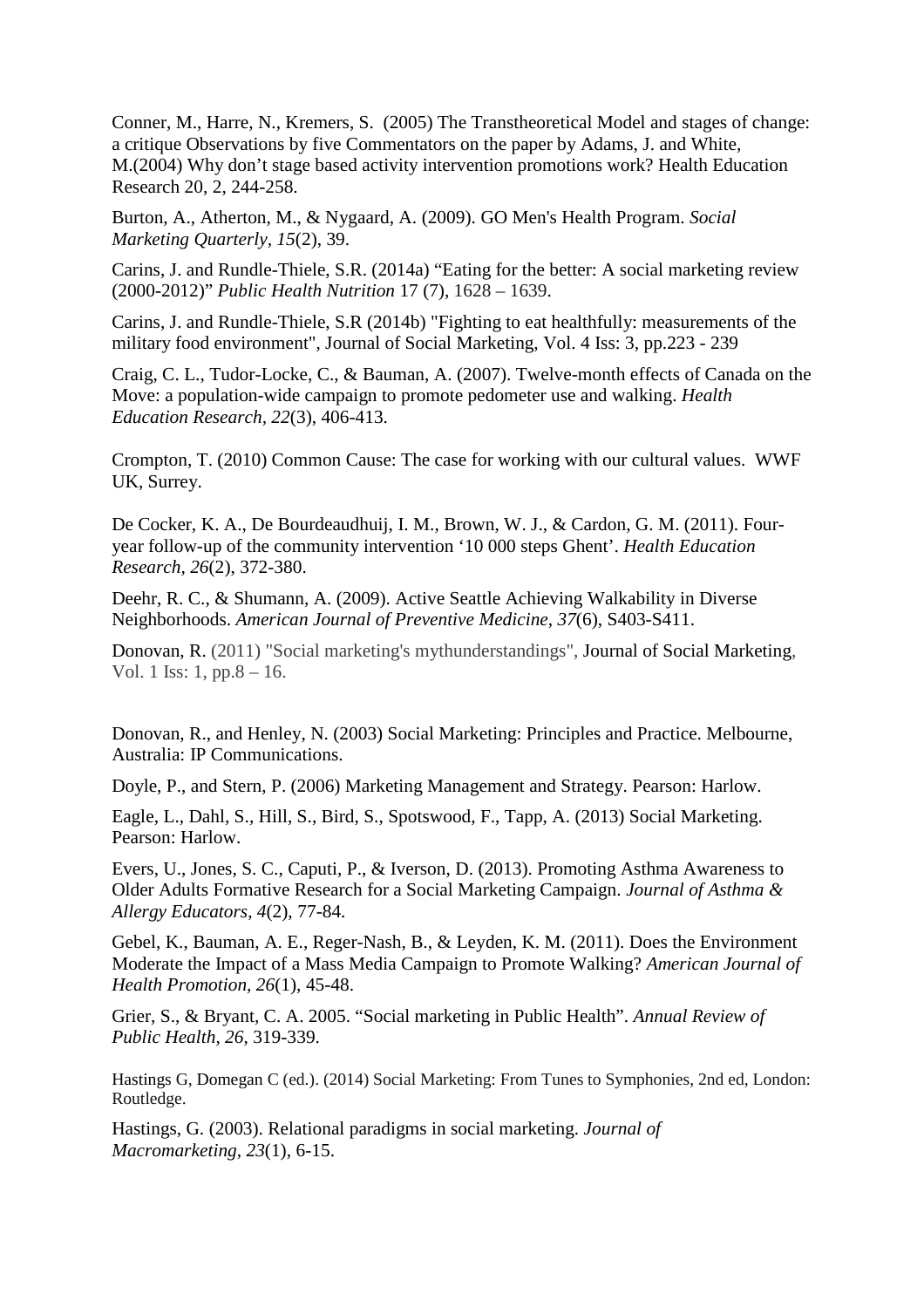Hastings, G., & Angus, K. 2011, "When is social marketing not social marketing?" *Journal of Social Marketing, 1*(1), 45-53.

Heinrich, K. M., Aki, N. N., Hansen-Smith, H., Fenton, M., & Maddock, J. (2012). A comprehensive multi-level approach for passing safe routes to school and complete streets policies in Hawaii.

Henao, J. C., Rodriguez, J., & Wilbum, S. T. (2006). Salsa y Salud: Increasing Healthy Lifestyle Awareness through a Radio-based Initiative. *Journal of Nutrition Education & Behavior, 38*(4), 267-268.

House of Lords Science and Technology Select Committee, (2011) Behaviour Change. House of Lords.

Keihner, A. J., Meigs, R., Sugerman, S., Backman, D., Garbolino, T., & Mitchell, P. (2011). The *Power Play! Campaign's school Idea & Resource Kits* improve determinants of fruit and vegetable intake and physical activity among fourth- and fifth-grade children. *Journal of Nutrition Education and Behavior, 43*(4S2), 122-129.

Kubacki, K and Rundle-Thiele, S (2013) *Contemporary Issues in Social Marketing*, Cambridge Scholars Publishing, UK, 237p. ISBN 978-1-4438-5024-7

Maddock, J. E., Silbanuz, A., & Reger-Nash, B. (2008). Formative research to develop a mass media campaign to increase physical activity and nutrition in a multiethnic state. *Journal of Health Communication, 13*(3), 208-215.

McCreedy, M., & Leslie, J. G. (2009). Get Active Orlando: Changing the Built Environment to Increase Physical Activity. *American Journal of Preventive Medicine, 37*(6, Supplement 2), S395-S402.

Narver, J.C. and Slater, S.F. (1990), 'The effect of a market orientation on business profitability', *Journal of Marketing*, 54 (4), (October), pp. 20–35.

Peterson, M., Abraham, A., & Waterfield, A. (2005). Marketing physical activity: lessons learned from a statewide media campaign. *Health Promotion Practice, 6*(4), 437-446.

Peterson, M., Chandlee, M., & Abraham, A. (2008). Cost-effectiveness analysis of a statewide media campaign to promote adolescent physical activity. *Health Promotion Practice, 9*(4), 426-433.

Rayner, G. and Lang, T. (2009) Obesity: Using the Ecologic Public Health Approach to Overcome Policy Carcophony. In: Kopelman, P.G., Caterson, I.D. and Dietz, W.H., eds., (2009) *Clinical Obesity in Adults and Children*. London: Blackwell Publishing, pp. 452-470.

Reger-Nash, B., Bauman, A., Cooper, L., Chey, T., Simon, K. J., Brann, M., & Leyden, K. M. (2008). @@iWV Walks@: Replication With Expanded Reach. *Journal of Physical Activity and Health, 5*(1), 19-27.

Rissel, C. E., New, C., Wen, L. M., Merom, D., Bauman, A. E., & Garrard, J. (2010). The effectiveness of community-based cycling promotion: findings from the Cycling Connecting Communities project in Sydney, Australia. *International Journal of Behavioral Nutrition and Physical Activity, 7*.

Rothschild, M. (1999) Carrots, sticks, and promises: A conceptual framework for the management of public health and social issue behaviors . Journal of Marketing, 63 (4), 24 – 37.